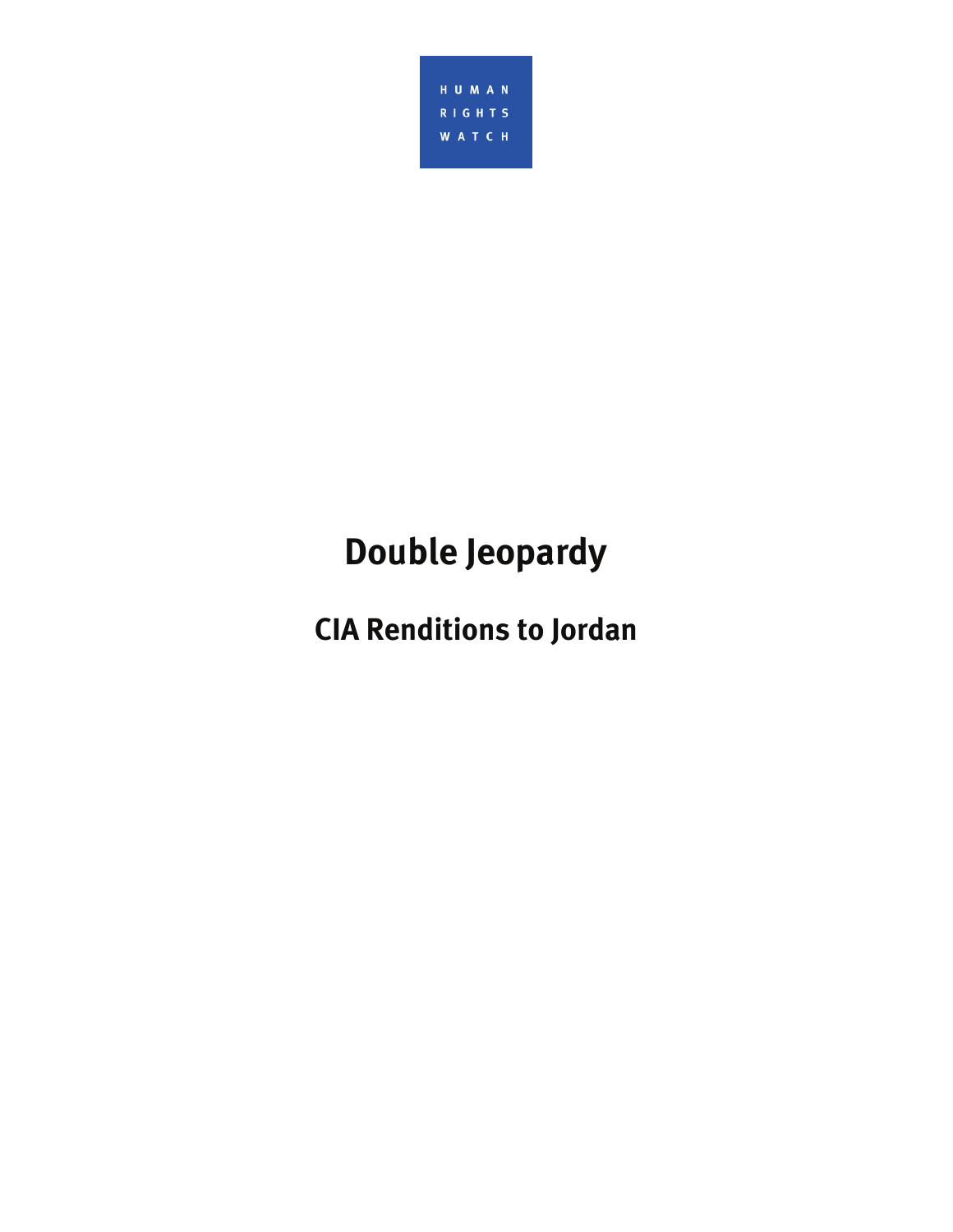Copyright © 2008 Human Rights Watch All rights reserved. Printed in the United States of America ISBN: 1-56432-300-5 Cover design by Rafael Jimenez

Human Rights Watch 350 Fifth Avenue, 34th floor New York, NY 10118-3299 USA Tel: +1 212 290 4700, Fax: +1 212 736 1300 hrwnyc@hrw.org

Poststraße 4-5 10178 Berlin, Germany Tel: +49 30 2593 06-10, Fax: +49 30 2593 0629 berlin@hrw.org

Avenue des Gaulois, 7 1040 Brussels, Belgium Tel: + 32 (2) 732 2009, Fax: + 32 (2) 732 0471 hrwbe@hrw.org

64-66 Rue de Lausanne 1202 Geneva, Switzerland Tel: +41 22 738 0481, Fax: +41 22 738 1791 hrwgva@hrw.org

2-12 Pentonville Road, 2nd Floor London N1 9HF, UK Tel: +44 20 7713 1995, Fax: +44 20 7713 1800 hrwuk@hrw.org

6 rue des Graviers 92200 Neuilly sur Seine, France Tel: +33 (0) 1 41 92 07 34, Fax: +33 (0) 1 47 22 08 61 paris@hrw.org

1630 Connecticut Avenue, N.W., Suite 500 Washington, DC 20009 USA Tel: +1 202 612 4321, Fax: +1 202 612 4333 hrwdc@hrw.org

Web Site Address: http://www.hrw.org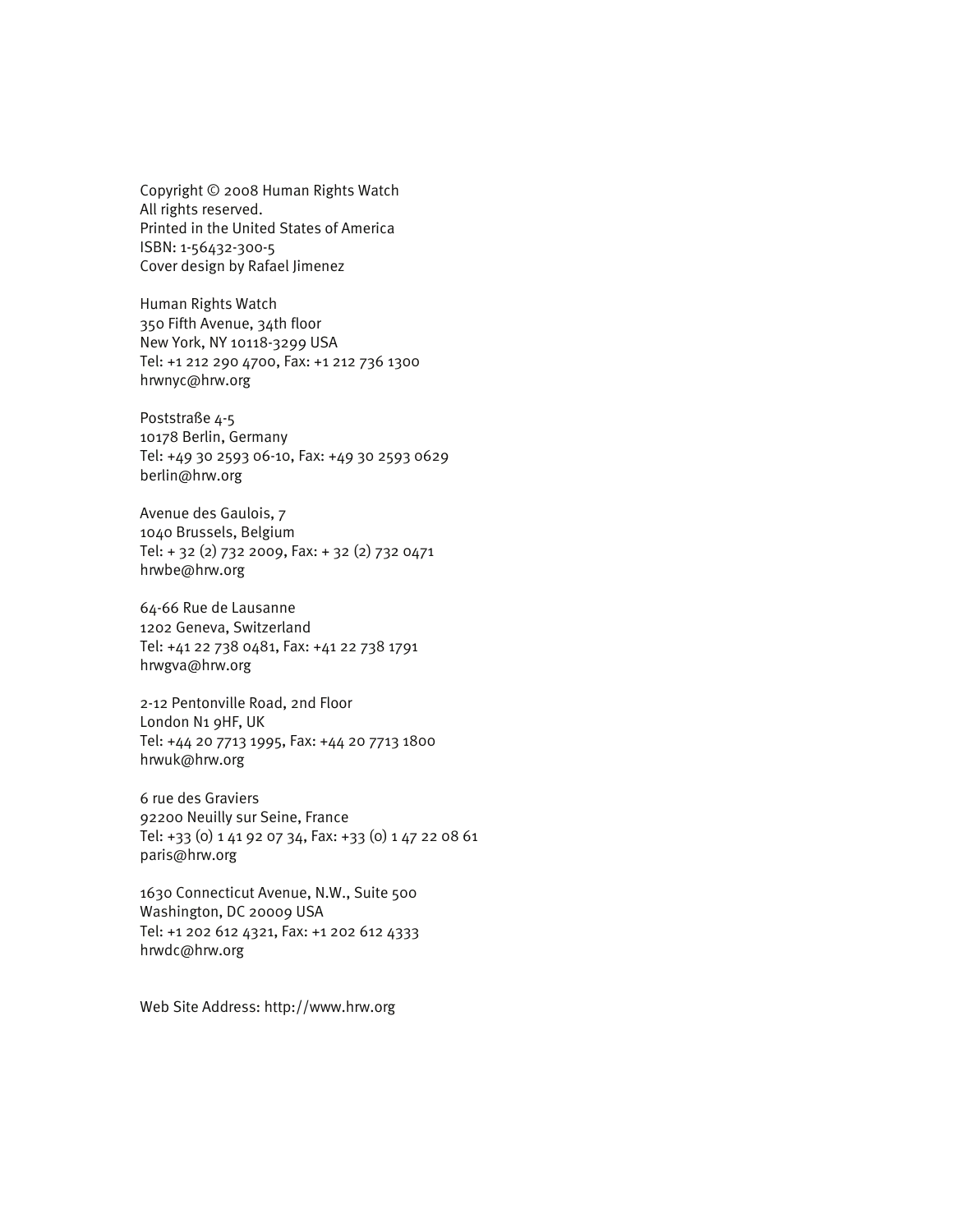

**APRIL 2008** 

1-56432-300-5

# Double Jeopardy **CIA Renditions to Jordan**

| Ibrahim "Abu Mu'ath" al-Jeddawi (Ahmad Ibrahim Abu al-Hasana) 18               |
|--------------------------------------------------------------------------------|
| Khayr al-Din al-Jaza'eri, Abu Yousef al-Jaza'eri, Abu Hassan al-Suri, Abu Bakr |
|                                                                                |
|                                                                                |
|                                                                                |
|                                                                                |
|                                                                                |
|                                                                                |
|                                                                                |
|                                                                                |
|                                                                                |
|                                                                                |
|                                                                                |
|                                                                                |
|                                                                                |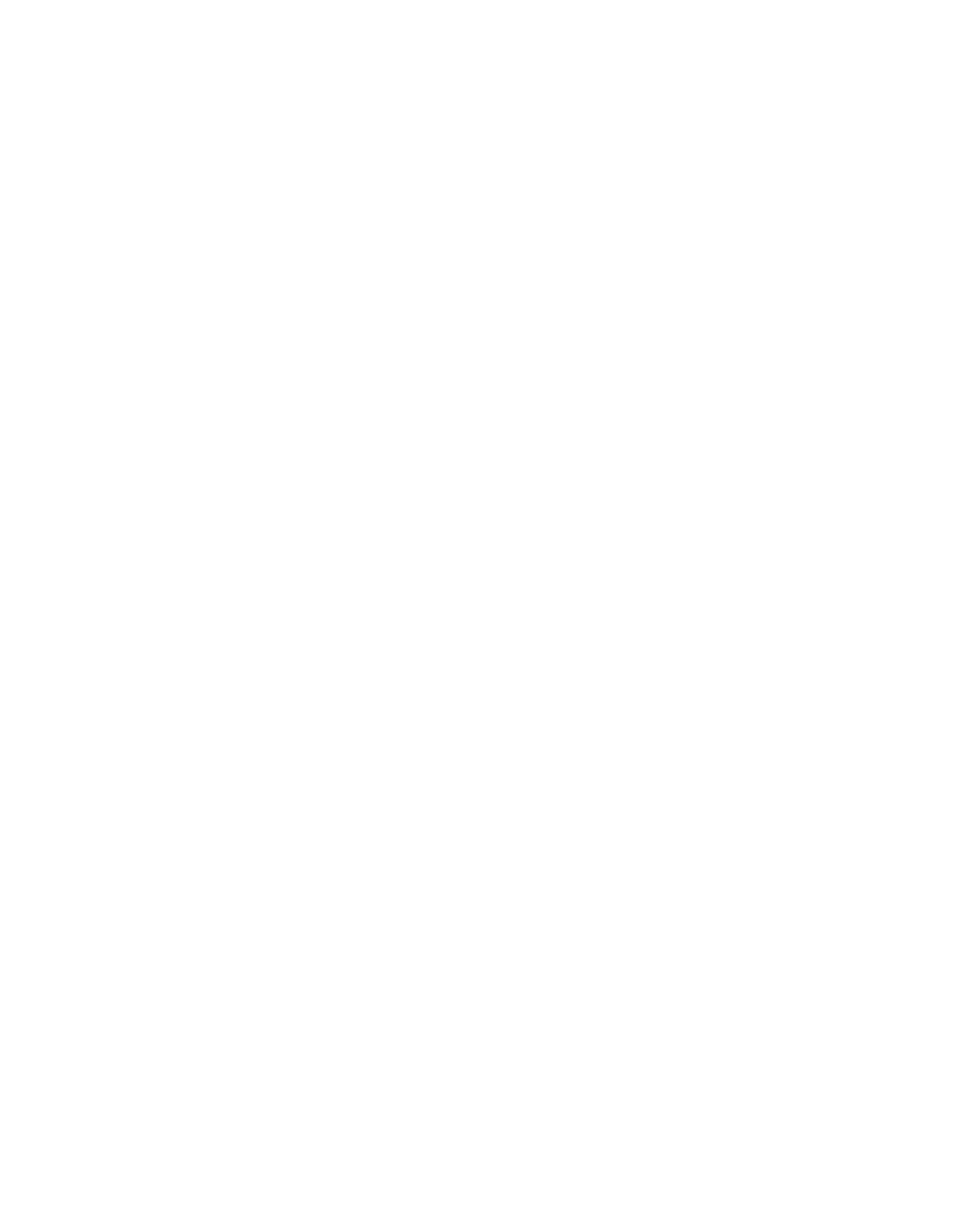## **Summary**

"Why Jordan?" The question puzzled Abu Hamza al-Tabuki, a Saudi citizen who claims that US agents arrested him in Afghanistan in December 2001, interrogated him in Pakistan, and then flew him in a private jet to Jordan. Because he was not Jordanian and had no past connection to Jordan, he did not understand why he was sent there. "Why wasn't I sent to America since I was arrested by Americans?" al-Tabuki asked, in a narrative he sent to contacts in Jordan after he was released.

What al-Tabuki learned was that Jordan offered greater possibilities for abusive interrogations: it was a place for him to be questioned "more freely," as one US official put it.

According to al-Tabuki, the Jordanians' methods included "terror and fear, torture and beatings, insults and verbal abuse, and threats to expose my private parts and rape me." Nor was al-Tabuki alone in facing this abuse. Based on our investigations in Jordan and elsewhere, including interviews with several former detainees, Human Rights Watch has concluded that al-Tabuki was one of at least 14 prisoners that the United States sent to Jordan for interrogation and likely torture.

From 2001 until at least 2004, Jordan's General Intelligence Department (GID) served as a proxy jailer for the US Central Intelligence Agency (CIA), holding prisoners that the CIA apparently wanted kept out of circulation, and later handing some of them back to the CIA. More than just warehousing these men, the GID interrogated them using methods that were even more brutal than those in which the CIA has been implicated to date. The prisoners were typically held for several months in GID custody—and in at least one case, for nearly two years.

While the exact number of transfers cannot be ascertained, Human Rights Watch has found that at least 14 non-Jordanian prisoners were sent from United States to Jordanian custody during this three-year period, and the actual figure may be much higher. While a few other countries have received individuals rendered by the United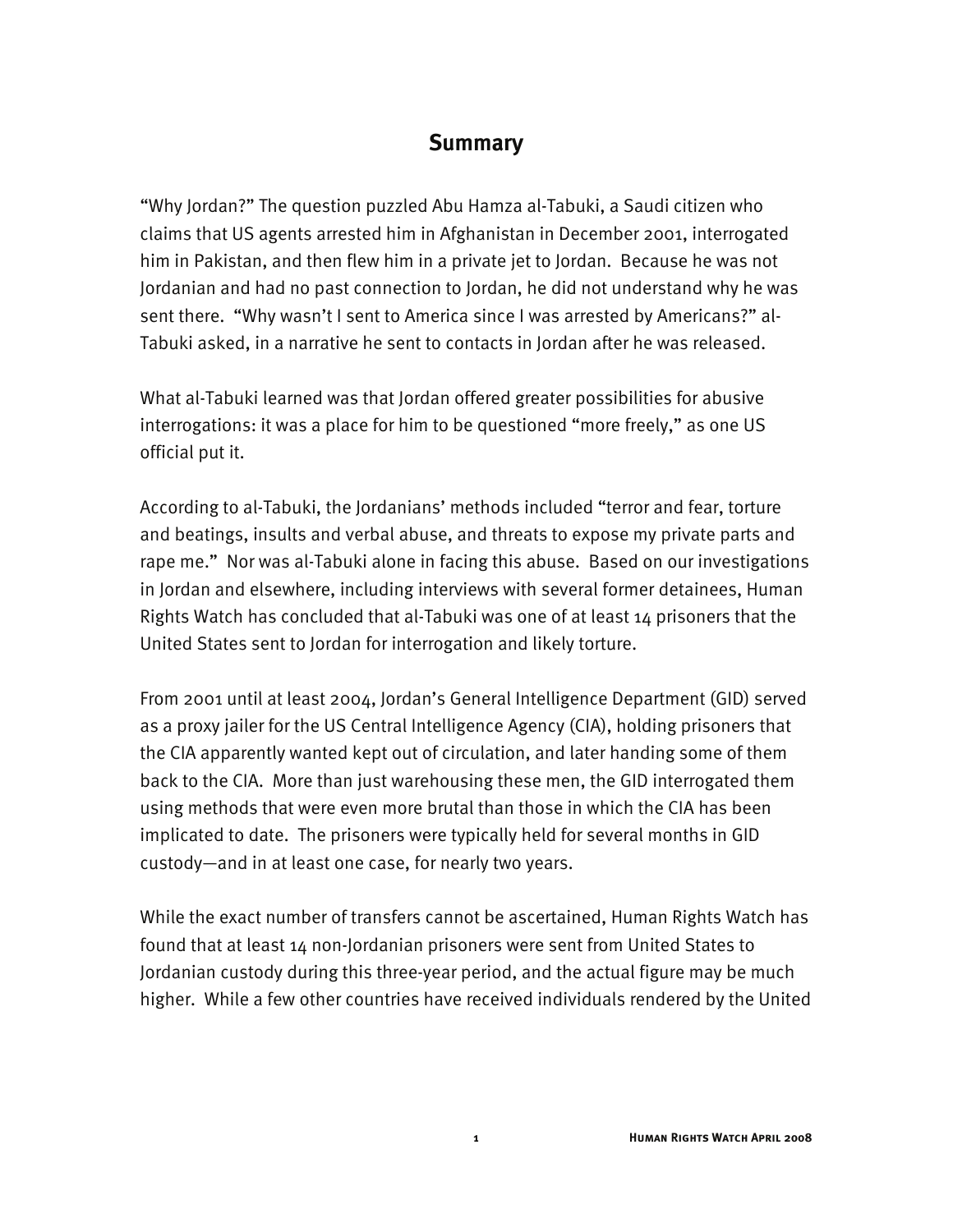States in recent years (that is, transferred without formal legal process), no country is known to have detained as many as Jordan.

Human Rights Watch has credible information indicating that the prisoners included at least five Yemenis, three Algerians, two Saudis, a Mauritanian, a Syrian, a Tunisian, and one or more Chechens. They may also have included a Libyan, an Iraqi Kurd, a Kuwaiti, one or more Egyptians, and a national of the United Arab Emirates.

The majority of the men whom the US brought to Jordan were initially arrested in either of two places: in Pakistan, particularly the city of Karachi, and in Georgia, from the Pankisi Gorge. One reportedly said that he was held for three months at a US prison in Iraq before being moved to Jordan, while many others were later held in secret CIA detention in Kabul or at the US military base at Bagram, in Afghanistan.

These prisoners include five men currently held at Guantanamo Bay, Cuba—Ramzi bin al-Shibh, Hassan bin Attash, Ali al-Hajj al-Sharqawi, Jamal Mar'i, and Mohamedou Ould Slahi—as well as one man believed to be in custody in Saudi Arabia. Ibn al-Sheikh al-Libi, currently in custody in Libya, was probably also held in Jordan for a time. The current whereabouts of a number of other former prisoners are unknown or unconfirmed, though some of them may have been returned to their countries of origin.

While in GID detention in late 2002, one of these prisoners, Ali al-Hajj al-Sharqawi, wrote a long note describing his ordeal. The note, which al-Sharqawi marked with his thumb print, was smuggled out of the facility in 2003. In it, al-Sharqawi describes being held as a secret prisoner and hidden in secret cells. Consistent with what al-Sharqawi told two fellow prisoners at GID at the time, the note states that the GID interrogators "beat me in a way that does not know any limits."

"They threatened me with electricity," the note continues, "with snakes and dogs .... [They said] we'll make you see death .... They threatened to rape me."

Al-Sharqawi later told his lawyers at Guantanamo that GID interrogators had subjected him to a torture method known as *falaqa*, by which prisoners are given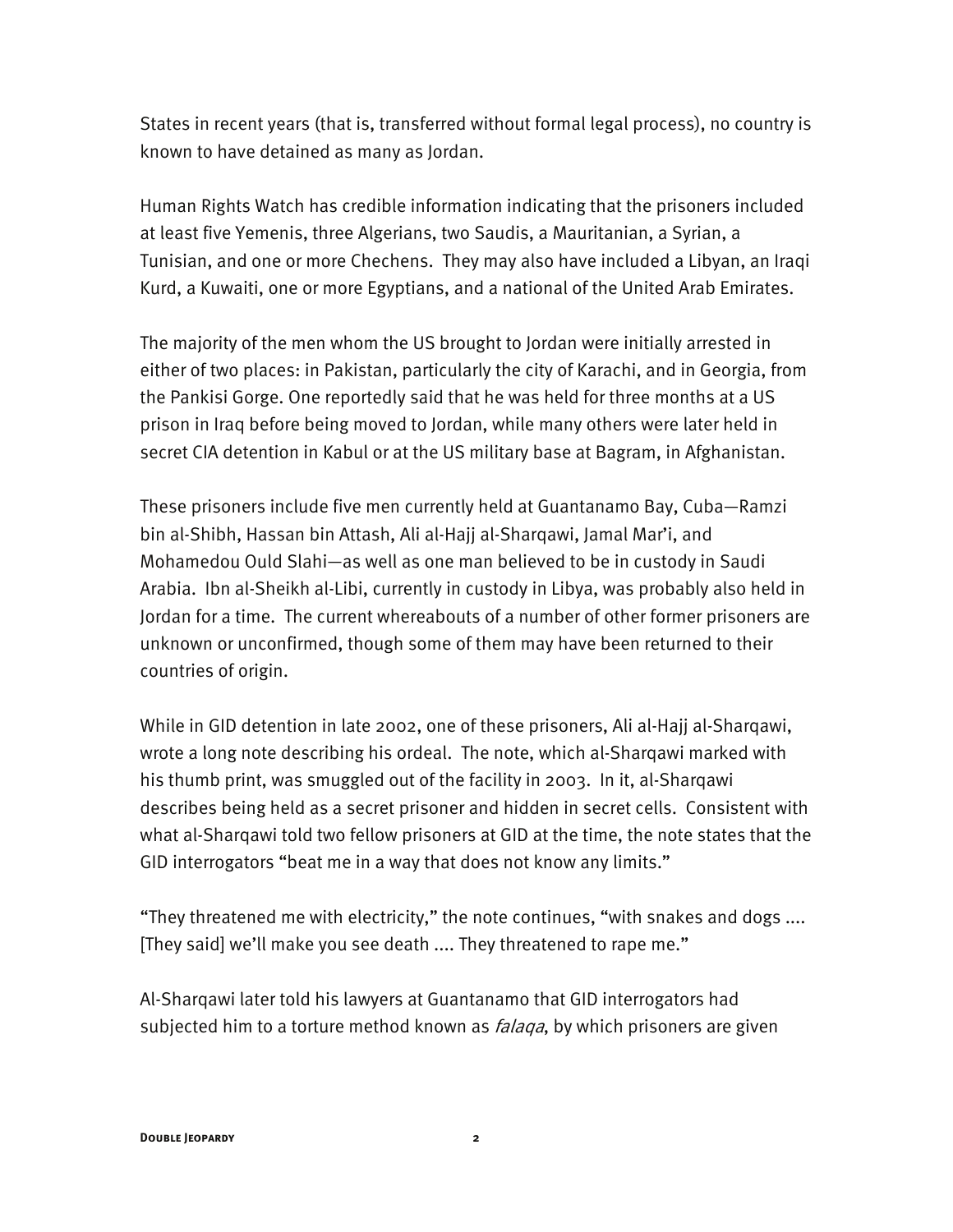extended beatings on the bottoms of their feet. He said that after the interrogators beat him, they would resume interrogating him, and would threaten to electrocute him if he did not provide information. He also told his lawyers that when representatives of the International Committee of the Red Cross (ICRC) visited the GID facility, he was hidden from them.

The same two prisoners who communicated with al-Sharqawi while he was held at GID also communicated with Hassan bin Attash. They said that bin Attash arrived at the GID facility several months after al-Sharqawi, and suffered similarly abusive treatment.

"Just about everyone at GID was beaten with sticks," one former GID prisoner told Human Rights Watch. "People were beaten on their feet. They did it in the basement. I was beaten twice, but al-Sharqawi, ba Attash and al-Jeddawi [a Saudi prisoner who was rendered to Jordan] were beaten much more than me."

According to another former detainee who claims that he was held in a neighboring cell, terrorist suspect Ramzi bin al-Shibh was among the prisoners that US agents transferred to GID custody. The former detainee told Human Rights Watch that al-Shibh (who was arrested in Pakistan in September 2002) was held in GID custody in late 2002. Al-Shibh reportedly said that he had been flown to Jordan via Qatar, and that he had been badly tortured in Jordanian custody.

Flight records that Human Rights Watch has obtained support these claims. Civilian aircraft linked to the CIA, including Gulfstream jets and Boeing 737s that are known to have been used for prisoner transport, made dozens of trips to Jordan during the period of 2001 to 2004. Some of these flights coincide exactly with the dates that detainees said they were transferred.

In a meeting with Human Rights Watch in Amman in late August 2007, senior GID officials categorically denied that the GID had held prisoners rendered by the United States. They also denied that torture was practiced in GID detention. Given the weight of credible evidence showing the opposite, their denials are unconvincing.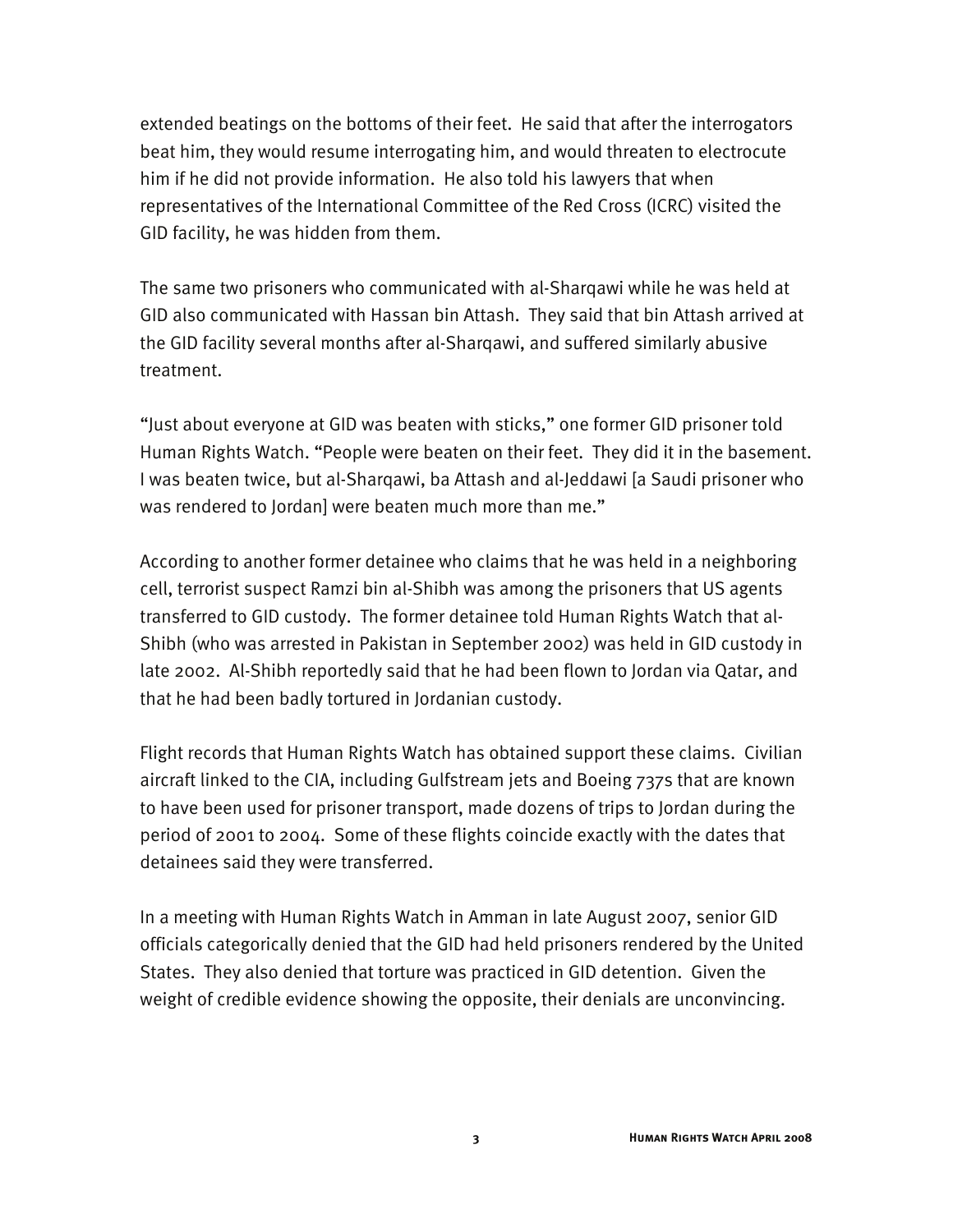Human Rights Watch conducted research for this report from August 2007 to February 2008 in Jordan. We held in depth interviews with six Jordanian nationals who said that while they were detained at the GID detention facility in Amman, they communicated with prisoners who had been delivered to the GID from US custody.<sup>1</sup> All of our informants were detained by the GID for varying periods of time between mid-2002 and 2005. Human Rights Watch also spoke to a former Guantanamo detainee who said that while at Guantanamo he spoke to prisoners who had been rendered by the CIA to Jordan. In addition, we received extremely useful information from lawyers representing detainees at Guantanamo, including detainees who were previously held for a time in Jordan. Finally, Human Rights Watch interviewed more than a dozen Jordanians who claim that they were brutally tortured in GID custody during this same period, and who described the torture techniques that the GID employed. We have sought, wherever possible, to corroborate information from interviews with prisoners' written accounts, flight logs, and other secondary materials.

-

**<sup>1</sup>** Human Rights Watch is withholding the names of our sources in order to protect them from any possible reprisals. They were interviewed in Jordan in August 2007, October 2007, and February 2008.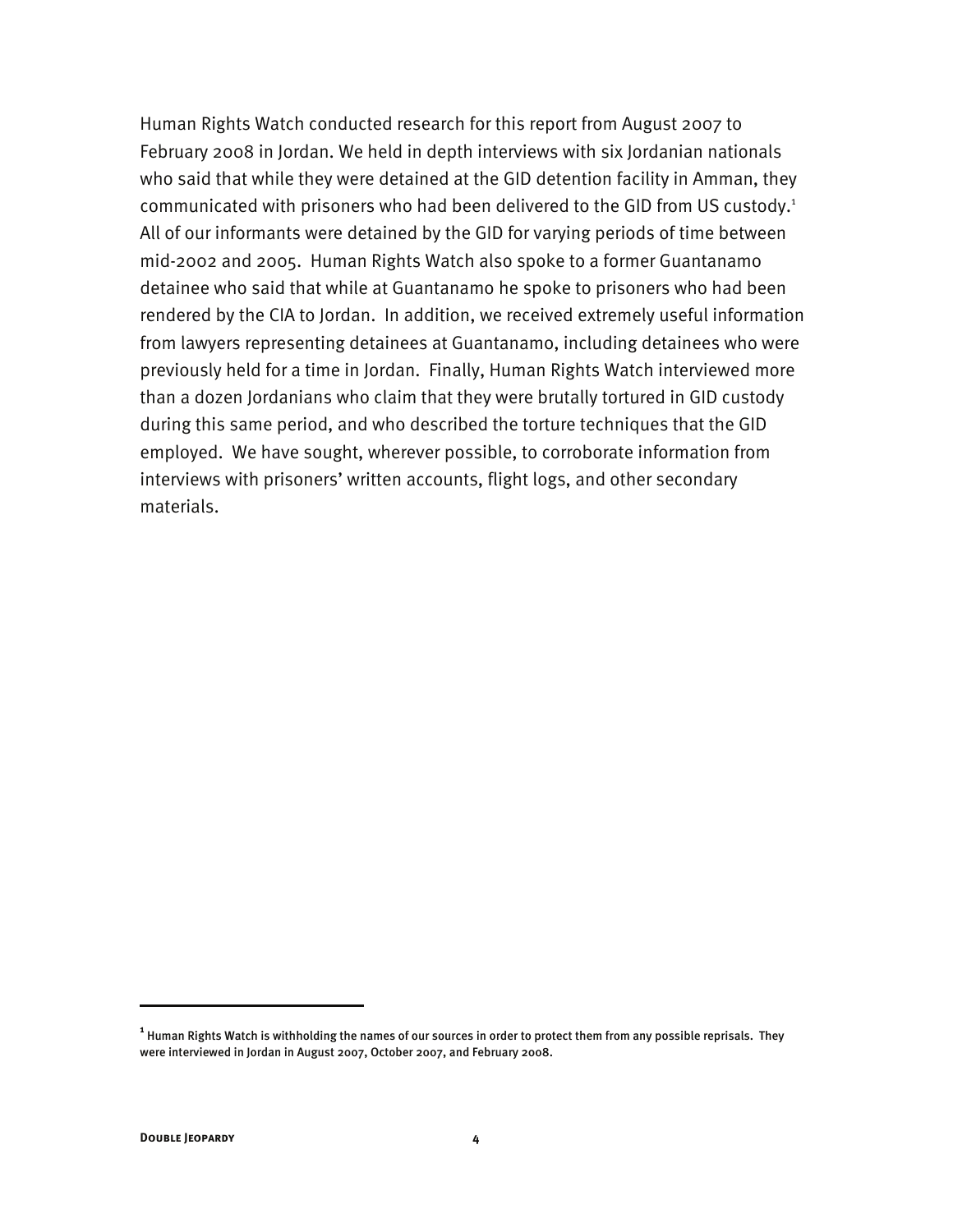# **Recommendations**

## The US government should:

- Repudiate the use of rendition to torture as a counterterrorism tactic and permanently discontinue the CIA's rendition program;
- Disclose the identities, fate, and current whereabouts of all persons detained by the CIA or rendered to foreign custody by the CIA since 2001, including detainees who were rendered to Jordan;
- Repudiate the use of "diplomatic assurances" against torture and illtreatment as a justification for the transfer of a suspect to a place where he or she is at risk of such abuse;
- Make public any audio recordings or videotapes that the CIA possesses of interrogations of detainees rendered by the CIA to foreign custody;
- Provide appropriate compensation to all persons arbitrarily detained by the CIA or rendered to foreign custody.

## The Jordanian government should:

- Repudiate its role as a proxy jailer in the CIA's rendition program;
- Disclose the identities, fate, and current whereabouts of all persons rendered to Jordan by the CIA since 2001;
- Make public any audio recordings or videotapes made of interrogations of detainees rendered by the CIA to Jordan;
- Open an immediate independent judicial inquiry into the GID's use of torture, ill-treatment, and arbitrary detention.

#### Other governments should:

• Refuse to cooperate in secret detention and rendition efforts, and disclose all information about past cooperation in such efforts.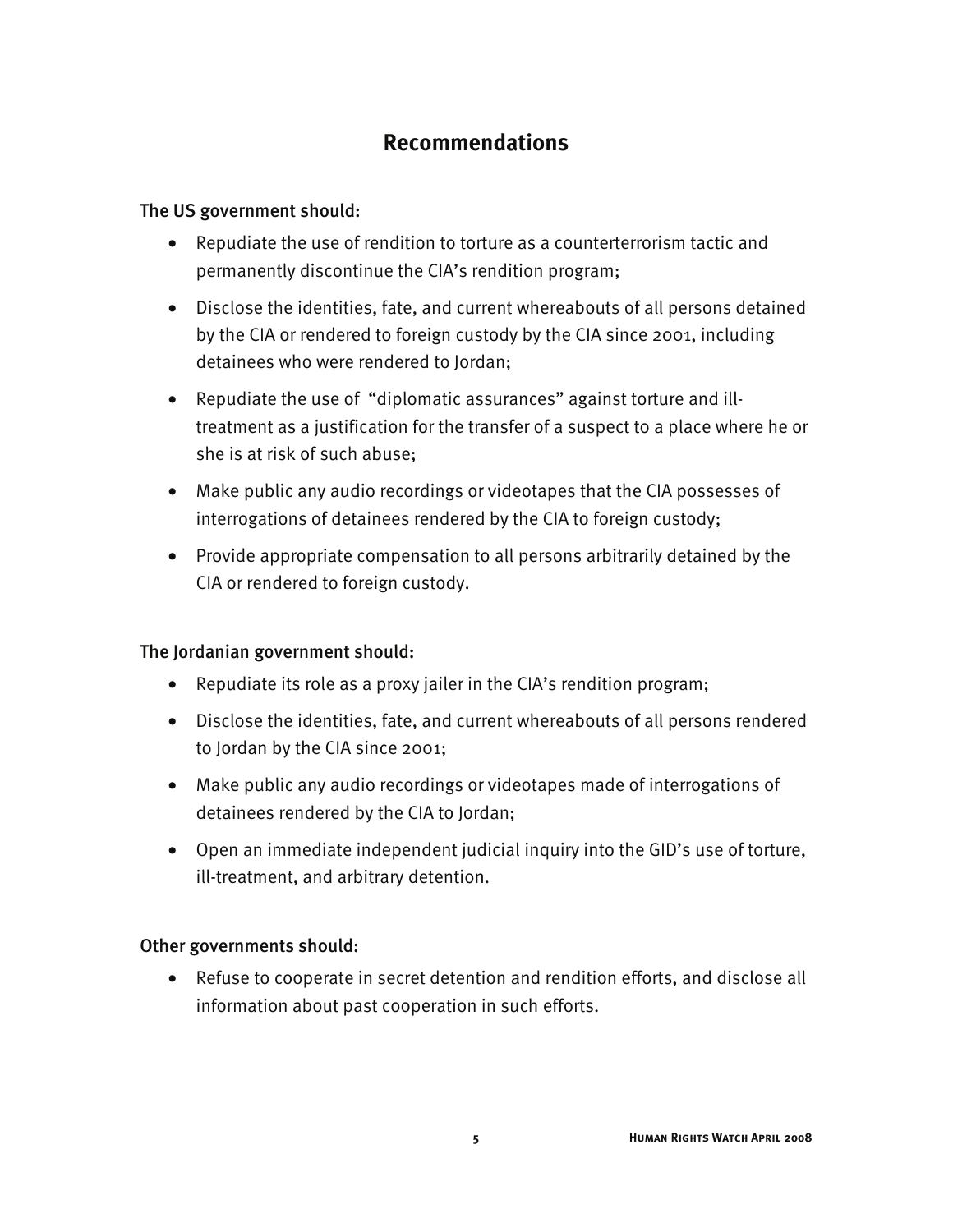# **Background**

## The US Practice of Rendition

The US practice of rendering terrorist suspects abroad—in other words, of transferring prisoners to foreign custody outside of normal legal proceedings predates the September 11, 2001 attacks on the United States. During the administration of President Bill Clinton, the CIA rendered a number of Egyptian terrorist suspects from countries such as Albania and Croatia to Egypt, where some of them had previously been sentenced to death in absentia.<sup>2</sup> After September 2001, however, the CIA's rendition practices changed. Rather than returning people to their home countries to face "justice" (albeit justice that included torture and grossly unfair trials), the CIA began handing people over to third countries apparently to facilitate abusive interrogations.

The US may have had several reasons for transferring suspects to Jordan for detention and interrogation. The CIA already had a history of close relations with the Jordanian intelligence agency; there was apparently a shortage of Arabic speakers on CIA staff, and CIA officials may have believed that Jordanian officials were particularly well versed in counterterrorism or perhaps would be particularly good at keeping the fact of the detentions secret. Yet Jordan was already notorious for torturing security detainees, and this would have been well known to US officials at the time of the transfers. As detailed in this report, many of the detainees were returned to CIA custody immediately after intensive periods of abusive interrogation in Jordan, and certain US officials, including former CIA officer Michael Scheuer, have made statements suggesting that detainees were knowingly sent to a place where they would be abused. The evidence indicates that torture in such cases was not a regrettable consequence of rendition; it may have been the purpose.

**<sup>2</sup>** See Human Rights Watch, "Black Hole: The Fate of Islamists Rendered to Egypt," Vol. 17, No. 5(E), May 2005, pp. 19-24 (describing US involvement in the rendition to Egypt of Tal'at Fu'ad Qassim, Ahmad Ibrahim al-Sayyid al-Naggar, Shawqi Salama Mustafa, Muhammad Hassan Mahmud Tita, Ahmad Isma'il 'Uthman, and 'Issam 'Abd al-Tawab 'Abd al-Alim); Jane Mayer, "Outsourcing Torture," New Yorker, February 14, 2005 (describing the genesis of the rendition program).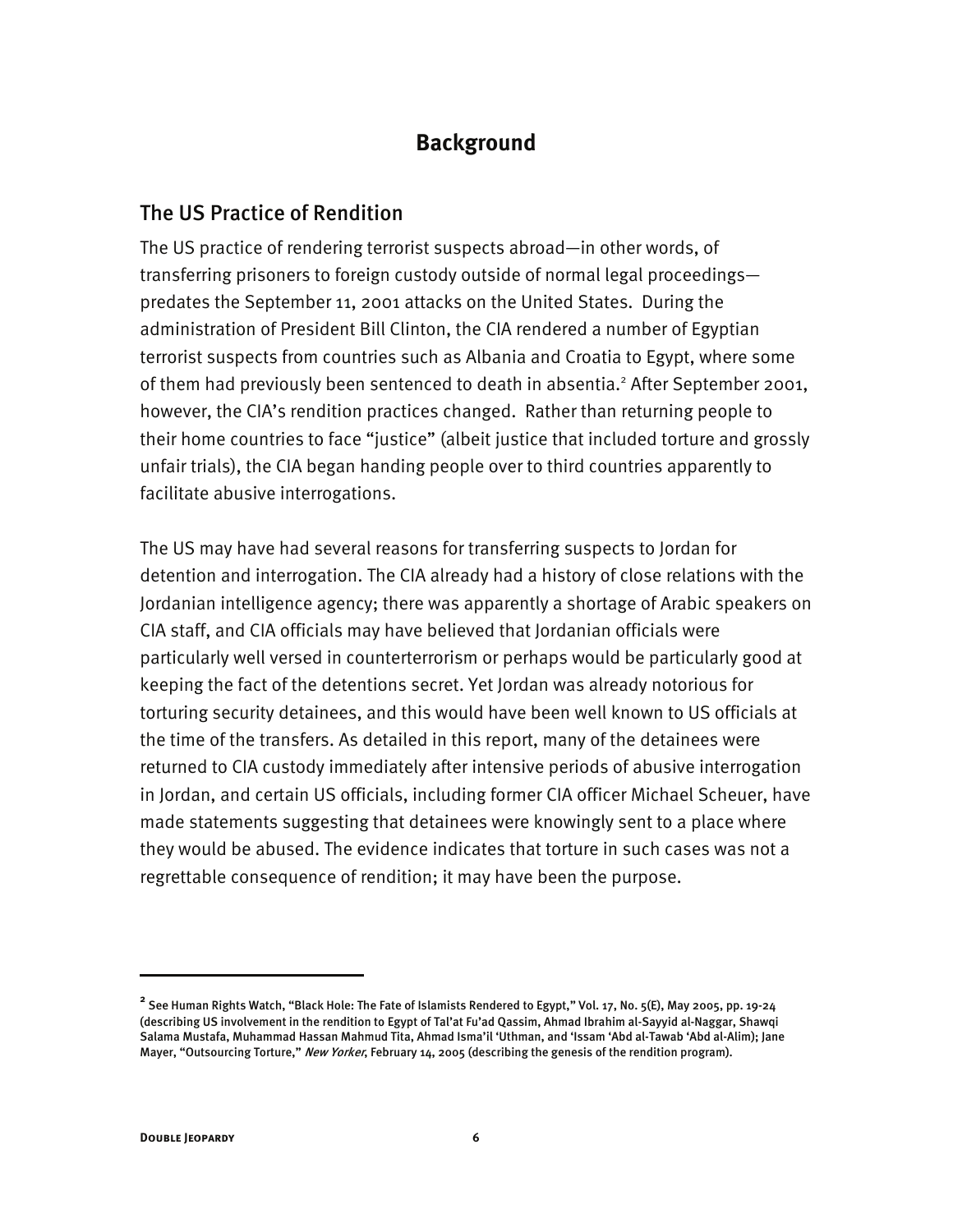In a classified briefing for US senators not long after the September 11 attacks, then-CIA Director George Tenet reportedly alluded to the thinking behind these new renditions. Asked whether the US government was planning to seek the transfer of Al Qaeda suspects from abusive governments, Tenet suggested that it might be preferable for some suspects to remain in the hands of foreign authorities able to use more aggressive interrogation methods on them.<sup>3</sup> Cofer Black, who served as the Director of the CIA's Counterterrorist Center from 1999 until May 2002, put the matter more bluntly. In discussing the detention of "nearly three thousand al-Qa'ida terrorists and their supporters," he said that "there was a before  $9/11$  and there was an after  $9/11$ . After  $9/11$  the gloves come off."<sup>4</sup>

Just after the September 11 attacks, US President George W. Bush signed a classified presidential directive giving the CIA expanded authority to arrest, interrogate, detain, and render terrorist suspects arrested abroad.<sup>5</sup> Since that time, the US is believed to have rendered terrorism suspects to the custody of Egypt, Morocco, Libya, and Syria, in addition to Jordan. But the available evidence suggests that Jordan was the first country to receive rendered detainees after September 11, and that Jordan accepted the largest number of detainees.<sup>6</sup>

Secretary of State Condoleezza Rice, under pressure from European allies because of press revelations about CIA activities in Europe, offered a vigorous defense of US rendition practices in December 2005. Asserting that the practice of rendition was a "vital tool in combating transnational terrorism," Rice claimed that the United States and other countries have long relied on renditions to transport terrorist suspects from the country where they were arrested to their home country or to other countries where they can be held and questioned. She insisted, moreover, that the United

<sup>&</sup>lt;sup>3</sup> See John Barry, Michael Hirsh, and Michael Isikoff, "The Roots of Torture," *Newsweek*, May 24, 2004.

<sup>&</sup>lt;sup>4</sup> J. Cofer Black, Unclassified Testimony before the Senate Intelligence Committee, US Congress, 107<sup>th</sup> Congress, 2<sup>nd</sup> Session, September 26, 2002.

**<sup>5</sup>** President Bush reportedly signed the directive, which remains classified, on September 17, 2001. Although the precise wording of the directive is not known, it has been widely reported that, among other things, the directive greatly expanded the CIA's power to transfer suspected terrorists to foreign countries for detention and interrogation. See Douglas Jehl and David Johnston, "Rule Change Lets C.I.A. Freely Send Suspects Abroad to Jails," New York Times, March 6, 2005; American Civil Liberties Union, "CIA Finally Acknowledges Existence of Presidential Order on Detention Facilities Abroad," November 14, 2006 (explaining that the CIA acknowledged the existence of the directive in response to an ongoing ACLU lawsuit).

**<sup>6</sup>** By way of comparison, seven people are known to have been rendered to Egypt by the CIA since 2001.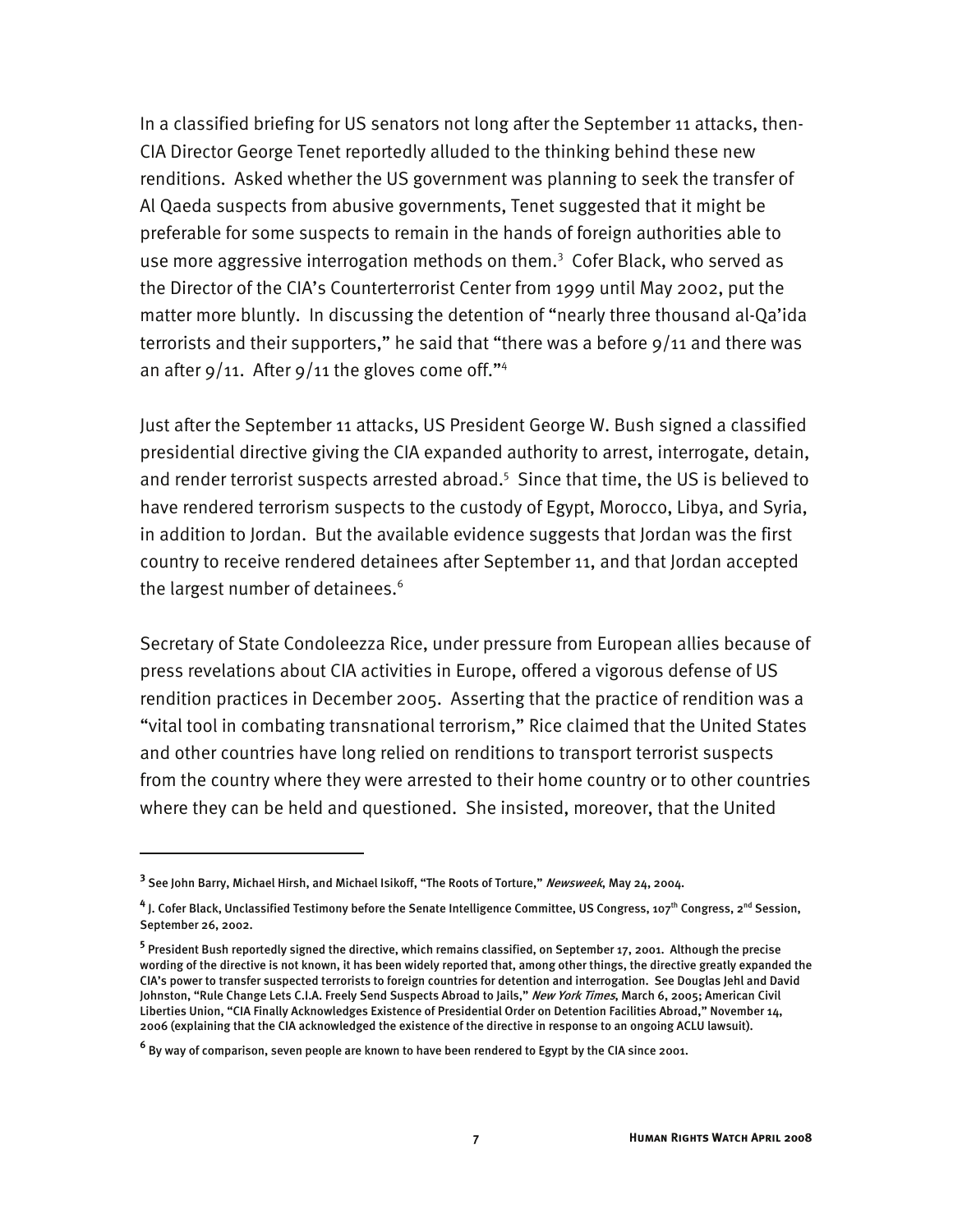States "does not transport, and has not transported, detainees from one country to another for the purpose of interrogation using torture." Instead, she explained that, where necessary, "the United States seeks assurances that transferred persons will not be tortured."7

The systematic nature of the abuses suffered by prisoners rendered to Jordan contradicts Rice's bland reassurances. If the Jordanians did indeed promise the US authorities that prisoners rendered there would not be tortured, it was a promise that neither the US nor Jordan believed.

A description of the rendition process provided by then-Attorney General Alberto Gonzales in August 2006 was somewhat more revealing. Testifying before the Senate Armed Services Committee, Gonzales explained that "we seek assurances, whenever we transfer someone, that in fact that they will not be tortured." He admitted, however, that: "you know, we are not there—(chuckles)—in the jail cell in foreign countries where we render someone."8

Michael Scheuer, a former CIA officer who claims to have initiated the terrorist rendition program during the Clinton administration, rightly dismisses these assurances as "legal niceties"—pledges meant to look good on paper, which provide no real protection. He has said that both CIA agents and their superiors were aware that abuses were likely.

As Scheuer has explained:

[T]he non-C.I.A. staff members . . . knew that taking detainees to Egypt or elsewhere might yield treatment not consonant with United States legal practice. How did they know?

Well, several senior C.I.A. officers, myself included, were confident that common sense would elude that bunch, and so we told them—

-

**<sup>7</sup>** Condoleezza Rice, "Remarks upon her Departure for Europe," December 5, 2005.

**<sup>8</sup>** Hearing of the Senate Armed Services Committee on the future of military commissions following the US Supreme Court's decision in Hamdan v. Rumsfeld. Federal News Service, transcript of hearing, August 2, 2006.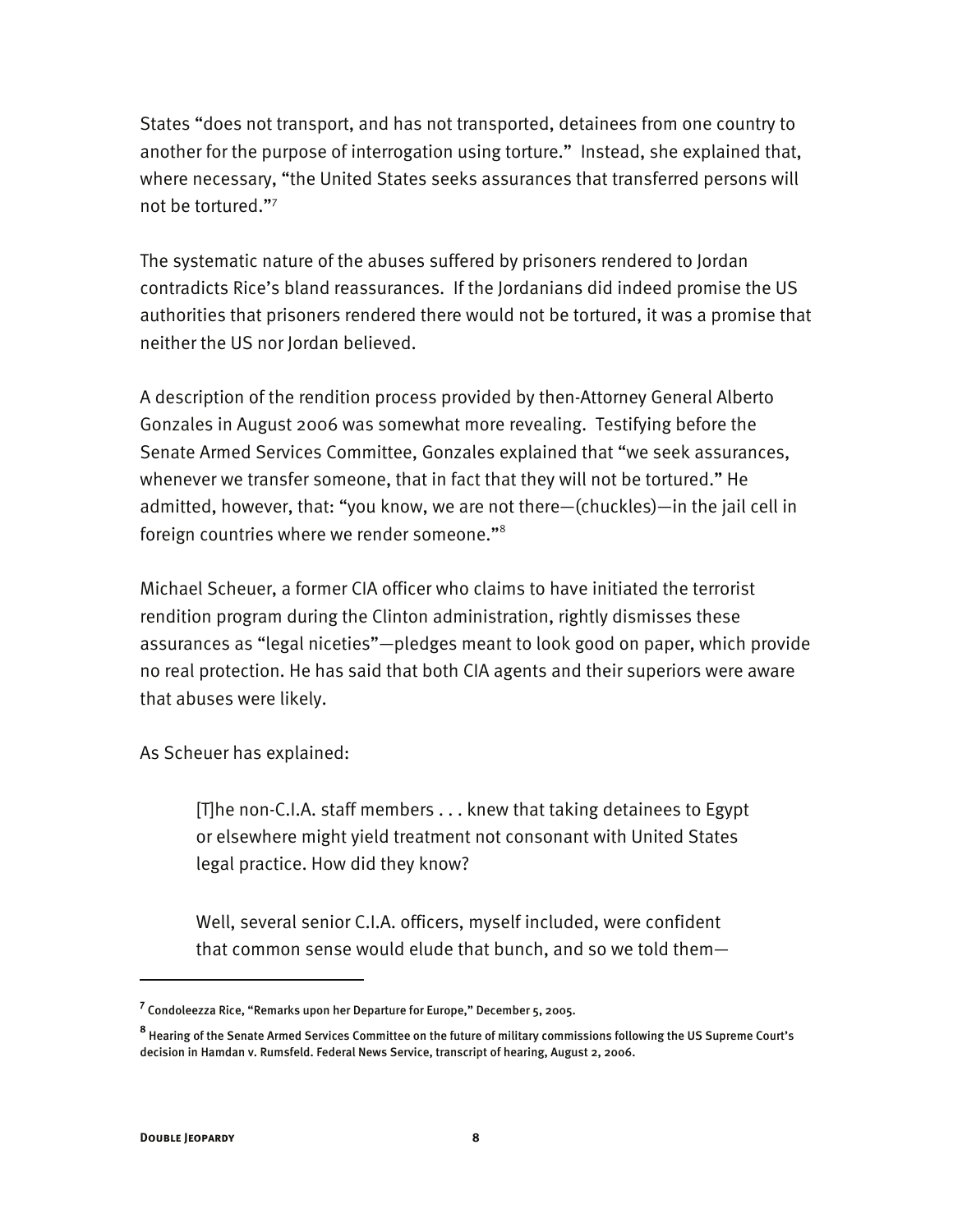again and again and again. Each time a decision to do a rendition was made, we reminded the lawyers and policy makers that Egypt was Egypt, and that Jimmy Stewart never starred in a movie called "Mr. Smith Goes to Cairo."

They usually listened, nodded, and then inserted a legal nicety by insisting that each country to which the agency delivered a detainee would have to pledge it would treat him according to the rules of its own legal system.<sup>9</sup>

The growing weight of evidence and international expert opinion indicates that diplomatic assurances cannot protect people at risk of torture on return.<sup>10</sup> Part of what makes such promises ineffective is the nature of torture, which is practiced in secret, using techniques that may not leave marks and may defy detection (for example, mock drowning, sexual assault, and threats of violence). And detainees subjected to torture are often afraid to complain to anyone about the abuse for fear of reprisals against them or their family members.

It is unknown precisely how many people have been rendered to foreign custody since 2001. Representative Ed Markey, a member of the Select Committee on Homeland Security, told the New Yorker in 2005 that he had been unable to obtain a count. "I've asked people at the CIA for numbers," he said. "They refuse to answer. All they will say is that they're in compliance with the law."<sup>11</sup> CIA Director Michael Hayden claimed in a September 7, 2007, speech before the Council on Foreign Relations that fewer than 100 people had been rendered abroad since the September 11 attacks: "mid-range two figures," in his words.<sup>12</sup>

**<sup>9</sup>** Michael Scheuer, "Exporting Detainees," International Herald Tribune, March 12, 2005.

**<sup>10</sup>** See generally Human Rights Watch, "'Empty Promises:' Diplomatic Assurances No Safeguard against Torture," Vol. 16, No. 4 (D), April 2004; Human Rights Watch, "Still at Risk: Diplomatic Assurances No Safeguard Against Torture," Vol. 17, No. 3(D), April 2005. For information on the ineffective of diplomatic assurances used in returns to Jordan, see Julia Hall, Witness Statement, November 6, 2006 (available at

http://www.hrw.org/backgrounder/eca/ecaqna1106/witnessstatementjuliahall.pdf).

**<sup>11</sup>** Jane Mayer, "Outsourcing Torture," New Yorker, February 14, 2005.

**<sup>12</sup>** Remarks of Central Intelligence Agency Director Gen. Michael V. Hayden at the Council on Foreign Relations, September 7, 2007.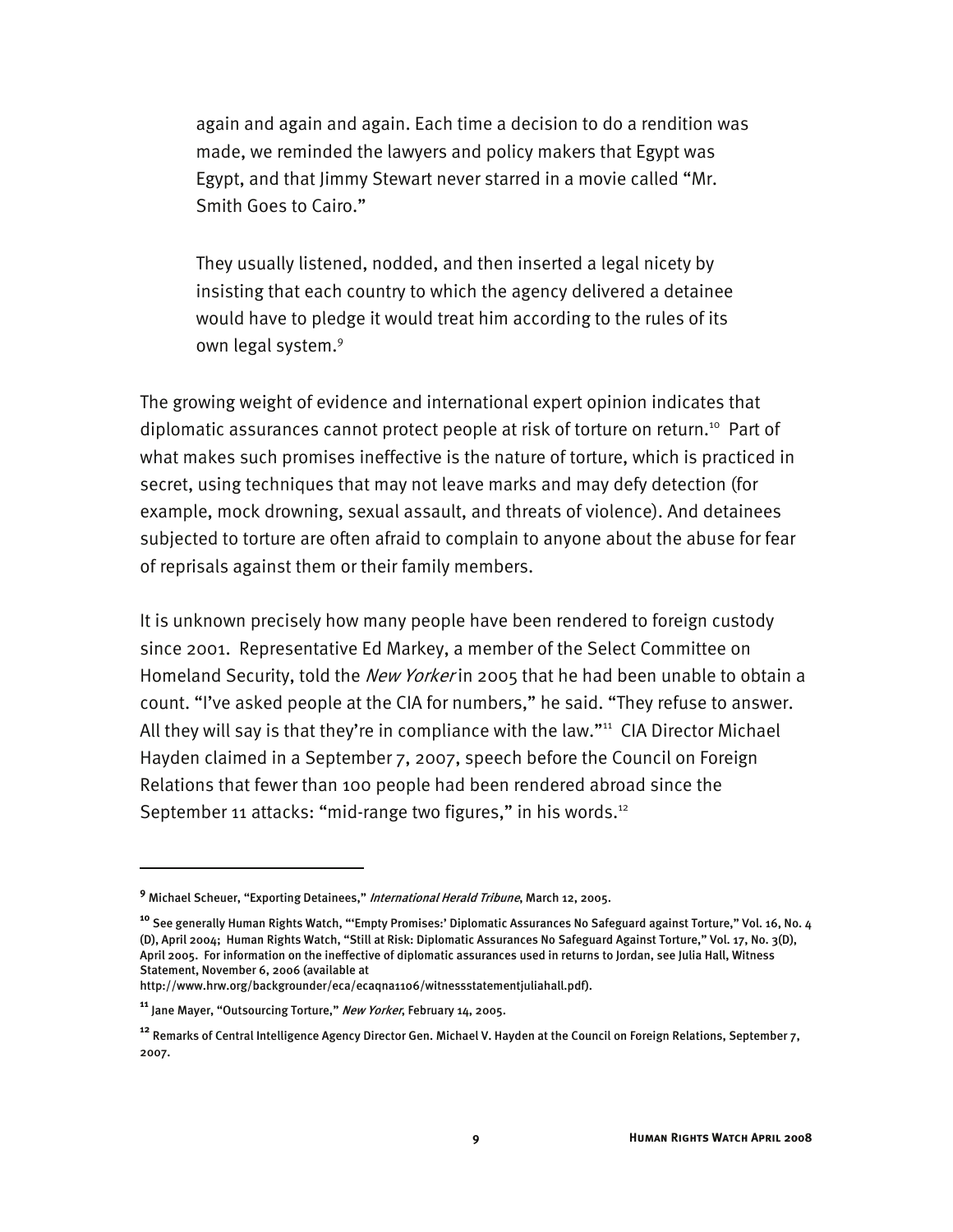## Jordan's General Intelligence Department

Jordan's General Intelligence Department (GID) (Da'irat al-Mukhabarat al-'Amma) is the country's main intelligence agency, charged with investigating threats to national security.<sup>13</sup> The GID has long had a close and cooperative working relationship with the CIA.<sup>14</sup> That relationship deepened further still in the wake of the September 11 attacks.<sup>15</sup> Given the intimate nature of GID/CIA links, it is hardly surprising that the CIA turned to the GID when President Bush gave the agency expanded authority to detain and question people suspected of links to terrorism.

The GID's abusive interrogation practices are well known. Numerous former GID prisoners have reported that while in GID custody they were subjected to torture or cruel, inhuman or degrading treatment. In particular, many have claimed that guards brought them to the basement of the GID detention building in Wadi Sir and administered the *falaga*: beating them on the soles of their feet.<sup>16</sup> Others have said that they were hit, deprived of sleep, or given pills and injections that induced feelings of extreme anxiety.

These men's claims are supported by the findings of UN envoys and international organizations. In 2006, after carrying out a visit to Jordan, the UN Special Rapporteur on Torture issued a report concluding that: "The practice of torture is widespread in Jordan, and in some places routine, [including] the General Intelligence Directorate (GID)." Although the Special Rapporteur was denied access to interview prisoners

**<sup>13</sup>** The General Intelligence Department was established in 1964. Law No. 24 of 1964 mandates the GID to work "for the security and safety" (salama) of Jordan. The law stipulates that the prime minister shall designate the GID's specific duties in writing and that these are to remain confidential.

The king of Jordan appoints the GID director, who reports to the prime minister. GID officers are considered military personnel. For detailed information about the GID and its practices, see Human Rights Watch, "Suspicious Sweeps: The General Intelligence Department and Jordan's Rule of Law Problem," Vol. 18, No. 6(E), September 2006.

**<sup>14</sup>** Human Rights Watch interview with former CIA official, Washington, DC, February 16, 2006.

**<sup>15</sup>** Ken Silverstein, a journalist who follows intelligence issues closely, claims that the GID "has surpassed Israel's Mossad as America's most effective allied counter-terrorism agency in the Middle East." A former CIA official told Silverstein that "Jordan's intelligence partnership with the U.S. is so close ... that the CIA has had technical personnel 'virtually embedded' at GID headquarters." Ken Silverstein, "U.S. partnership with Jordan was targeted," Los Angeles Times, November 12, 2005.

<sup>&</sup>lt;sup>16</sup> The *falaqa* technique has a long history; it is believed to have been used in the Arab world since the tenth century. As one expert on torture explained, "[t]he soles of the feet are not thickly muscled, and so caning or whipping them is especially painful. Depending on the weight of the rod and the intensity and frequency of the blows, this practice can yield mildly swollen feet to broken bones that damage a person permanently." Part of attraction of this method, in modern times, is that its physical traces disappear quickly. Darius Rejali, Torture and Democracy (Princeton and Oxford: Princeton University Press, 2007), pp. 273-76.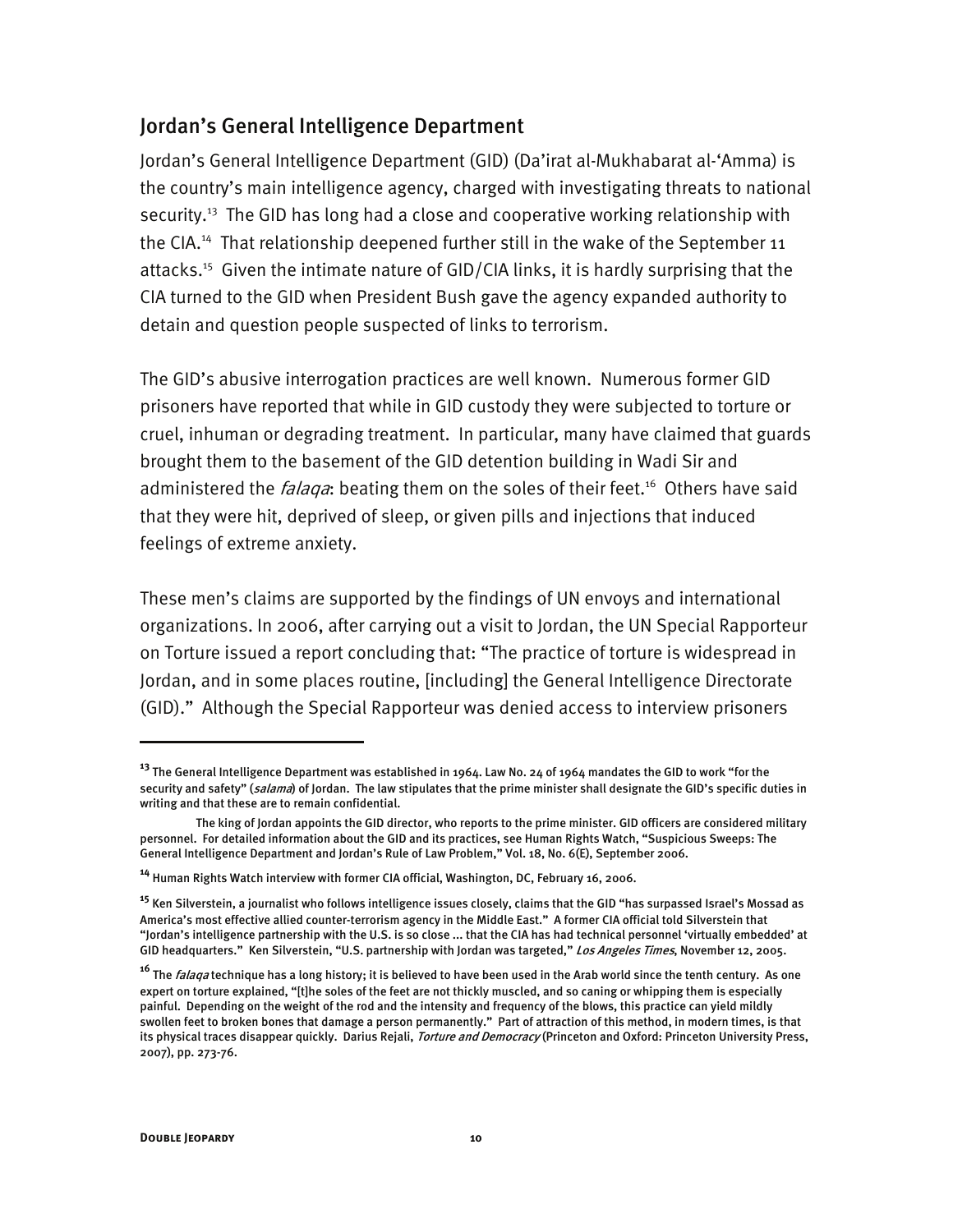held in GID detention in Amman, he cited credible and consistent allegations that torture was used at GID headquarters "to extract confessions and obtain intelligence in pursuit of counter-terrorism and national security objectives."<sup>17</sup> Amnesty International and Human Rights Watch have reported similar findings.<sup>18</sup>

US officials were well aware of these abuses, including during 2001 to 2004. The Jordan chapter of the US State Department's 2001 human rights report states that prisoners in the custody of Jordanian police and security forces have alleged that "methods of torture include sleep deprivation, beatings on the soles of the feet, prolonged suspension with ropes in contorted positions, and extended solitary confinement."19

## The GID Detention Facility at Wadi Sir

I

Prisoners transferred from US to Jordanian custody from 2001 to 2004 were held at the GID's main headquarters in Amman, located in the Jandawil district in Wadi Sir. The headquarters, which appear to cover nearly an acre of land, contain a large fourstory detention facility that Human Rights Watch visited in August 2007.<sup>20</sup>

The building that holds the detention facility is in the shape of two triangles that together form a square; the facility itself takes up approximately half of the building, i.e., one of the triangles. Each floor of the detention facility, except the top floor, consists of three main corridors (the sides of the triangle) running around a central courtyard. The administrative offices and interrogation rooms are on the second floor of the building, while visiting rooms are on the ground floor. During the period that Human Rights Watch inspected the facility, all of the detainees in custody were

**<sup>17</sup>** Report of the Special Rapporteur on torture and other cruel, inhuman or degrading treatment or punishment, Manfred Nowak, Addendum: Mission to Jordan, U.N. Doc. A/HRC/4/33/Add.3 (5 January 2007).

**<sup>18</sup>** See, for example, Amnesty International, "Jordan: 'Your confessions are ready for you to sign': Detention and torture of political suspects," MDE 16/005/2006, July 2006; Human Rights Watch, "Suspicious Sweeps."

**<sup>19</sup>** US Department of State, Bureau of Democracy, Human Rights, and Labor, 2001 Country Reports on Human Rights Practices, March 4, 2002.

**<sup>20</sup>** In the last two weeks of August 2007, Human Rights Watch was given permission to conduct a series of visits to the GID detention facility. Besides being allowed to see the entire building, Human Rights Watch researchers were granted access to certain prisoner registries and other official information. During this period, our investigators also visited five Jordanian prisons and interviewed more than 100 prisoners in private. See Human Rights Watch, "Jordan: Rampant Beatings in Prison Go Unpunished," August 30, 2007.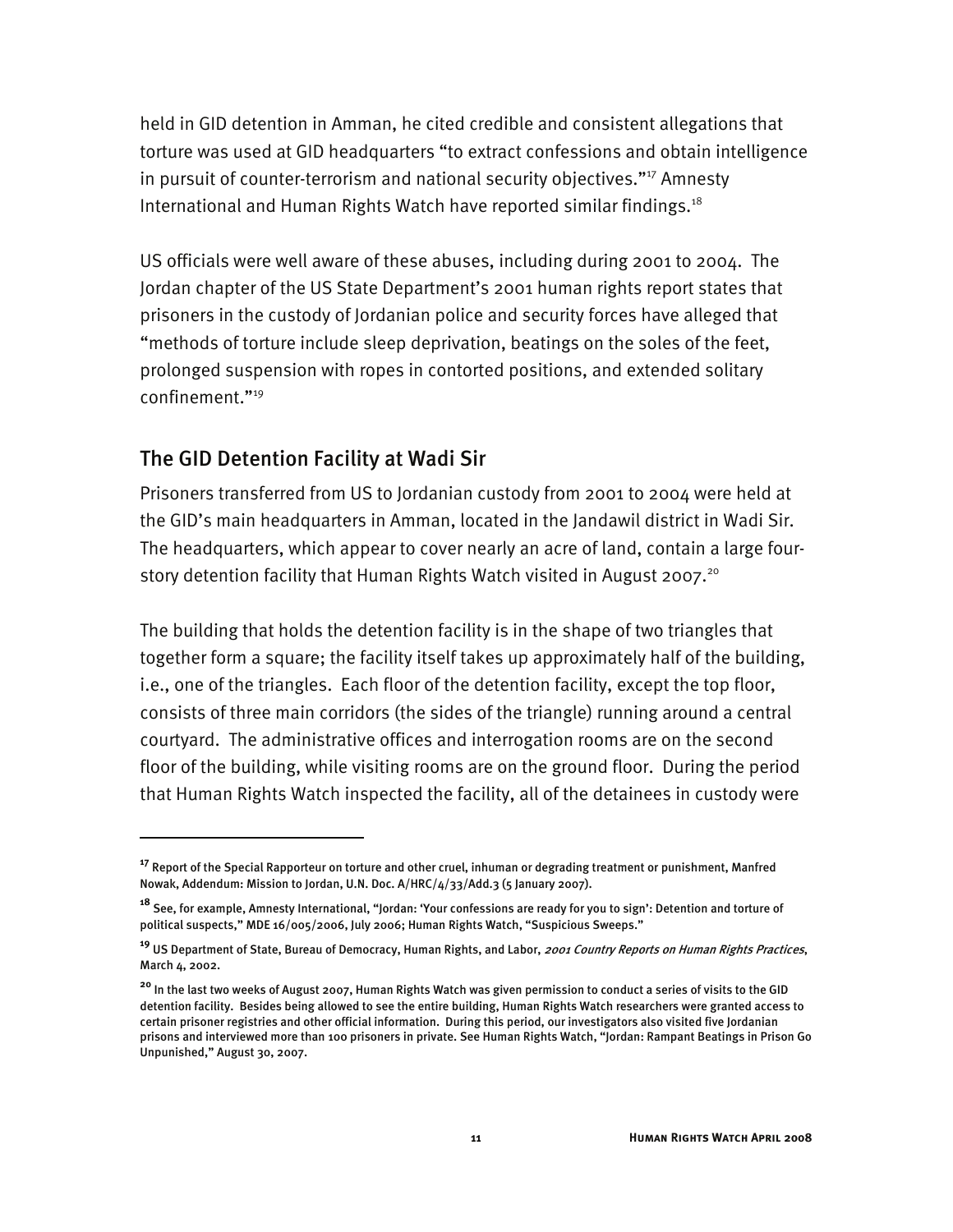held on the second floor.<sup>21</sup> There are also many cells on the ground floor and third floor, however, as well as a small number of cells on the fourth floor, which includes a few collective cells and what the director called the "women's section" of the facility.<sup>22</sup> In addition, the facility has a basement where many prisoners have claimed that they were brought for the most violent treatment.

Prisoners in GID detention at Wadi Sir are kept in single-person cells and are prohibited from speaking with one another, but some have managed to communicate via the back window of their cells. (Each cell faces onto the central courtyard, and has a window looking out on the yard.)

**<sup>21</sup>** In this report, references to the second, third, and fourth floors correspond to the American usage, by which the ground floor is the first floor.

**<sup>22</sup>** The cells are numbered, so that cell numbers 1 through 31 are on the ground floor, 32 through 63 on the second floor, and 64 through 95 on the third floor.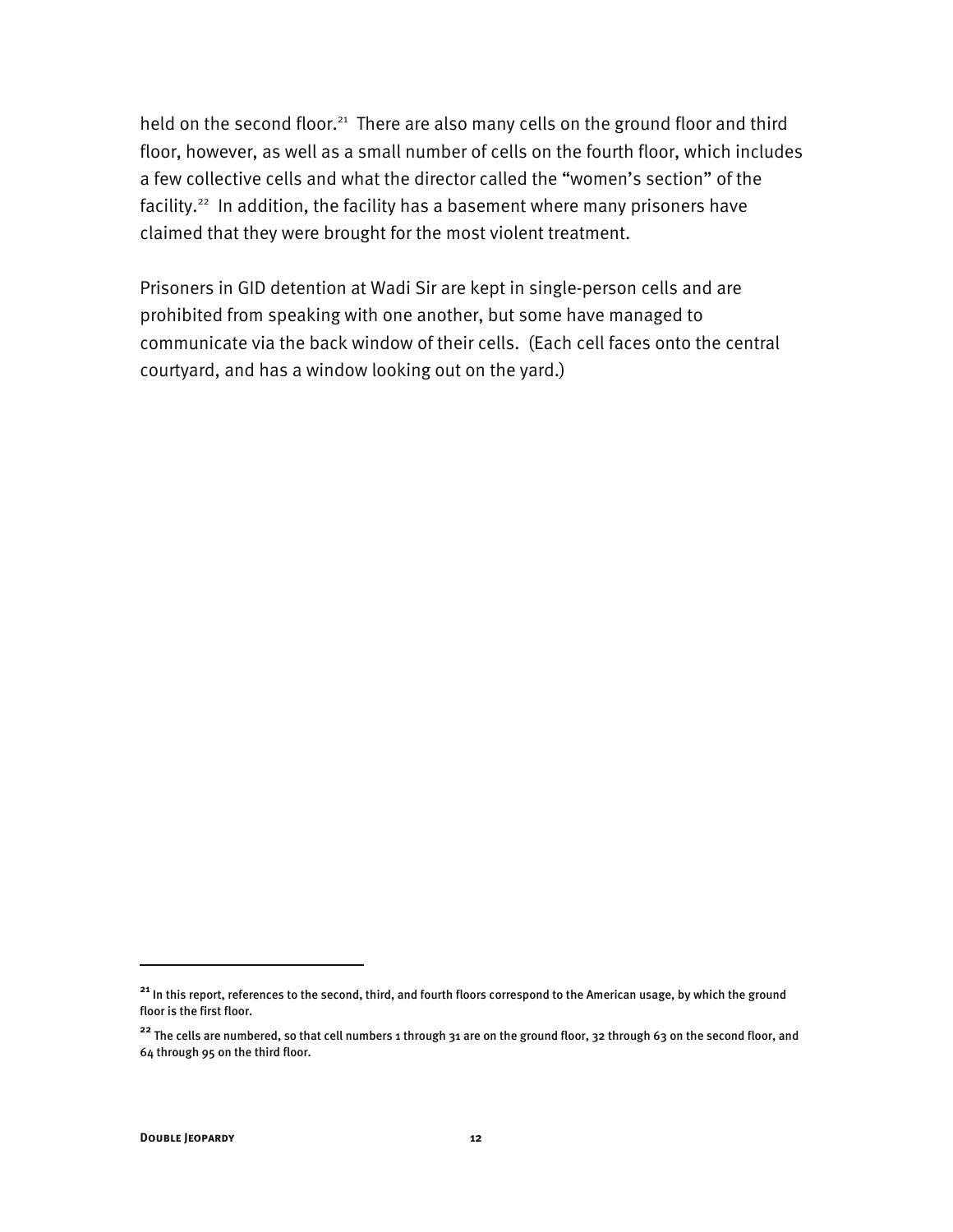## **Rendition to Jordan**

After September 11, 2001, the CIA quickly began rendering suspected terrorists to Jordan for interrogation.<sup>23</sup> The first case may have been that of Jamal Mar'i, a Yemeni living in Karachi, who was picked up by a joint team of CIA and Pakistani intelligence operatives at his home on September 23. Within a few weeks of his arrest, he was delivered to GID custody in Jordan, where he was held for several months. Mar'i, who is now in detention at Guantanamo, has not complained of being tortured in Jordan; in this respect his case is unusual.

What is typical about Mar'i's case—and what distinguishes it from pre-September 2001 renditions—is that Mar'i was not Jordanian, and had no particular connection to Jordan.<sup>24</sup> The GID had no obvious reason to be concerned about Mar'i, beyond an interest in helping the CIA. It appears, in short, that the GID acted as a true proxy jailer for the CIA: primarily serving the CIA's interests, rather than collaborating with the agency for its own security reasons.

The fact that several detainees were later returned to CIA custody after spending time in Jordan further suggests that the GID's goal in the rendition program was assisting the CIA rather than directly furthering Jordanian security objectives. Such people were not actually handed over; rather they were effectively lent to Jordan for interrogation purposes. At least five men who are currently detained at Guantanamo

j

**<sup>23</sup>** Several journalists have reported on renditions to Jordan, as well as on CIA prisons allegedly located there. Their reports have been incomplete, however, and based on information received from Guantanamo detainees and unnamed intelligence sources, rather than from Jordanian detainees held with the rendered suspects. See, for example, Yossi Melman, "CIA holding Al-Qaida suspects in secret Jordanian lockup," *Haaretz*, October 13, 2004 (stating that Khalid Sheikh Mohammed, Ramzi bin al-Shibh, Abu Zubaydah, and Hambali were among at least 11 senior Al Qaeda suspects held in CIA custody in Jordan); Ken Silverstein, "U.S. partnership with Jordan was targeted," Los Angeles Times, November 12, 2005 (stating that Jamal Mara'i and Hassan bin Attash were rendered to Jordan); Farah Stockman, "7 detainees report transfer to nations that use torture," Boston Globe, April 26, 2006 (stating that Mohamedou Ould Slahi, Jamal Mar'i, Hassan bin Attash, and Al-Shaqwi (Ali al-Hajj al-Shargawi) were rendered to Jordan); and Craig Whitlock, "Jordan's Spy Agency: Holding Cell for the CIA," Washington Post, December 1, 2007 (stating that Ali al-Hajj al-Sharqawi, Jamil Qasim Saeed Muhammed, and Jamal Ma'ri were sent to Jordan, and Ramzi bin al-Shibh may have been). See also Amnesty International, "Jordan: 'Your confessions are ready for you to sign': Detention and torture of political suspects," July 2006 (describing post-September 2001 cases of Jamal Ma'ri, Mohamedou Ould Slahi, Jamil Qasim Saeed Muhammed, Abo al-Hitham Sharqawi, Hassan bin Attash, and Maher Arar).

**<sup>24</sup>** In contrast, all the people whom the US rendered to Egypt prior to September 2001 were Egyptian citizens over whom the Egyptian government was clearly eager to obtain custody. Moreover, nearly all of the people known to have been rendered to Egypt after September 2001 are also Egyptian citizens, although in some of the cases it does not appear that the Egyptian government had a strong interest in detaining them.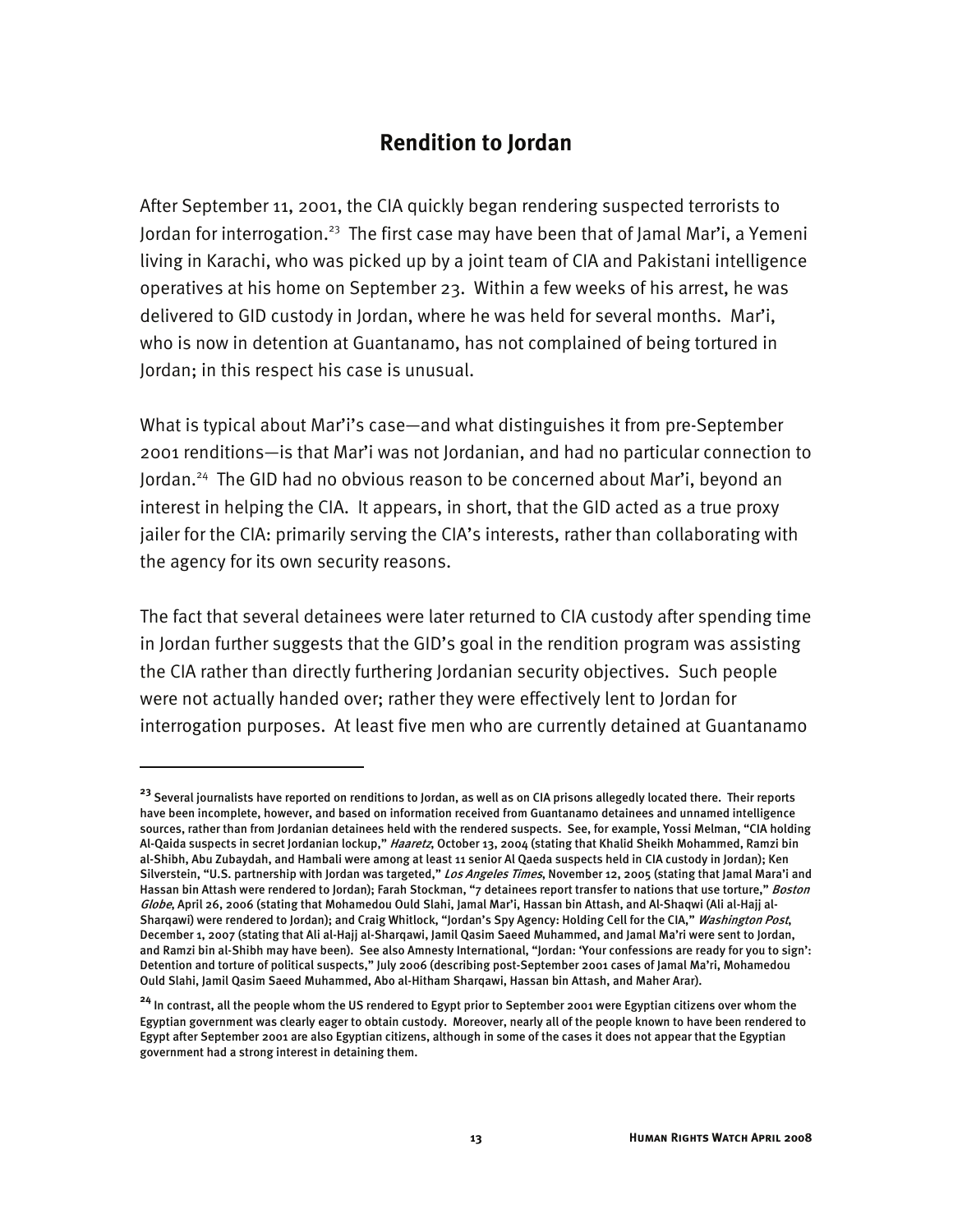were previously rendered to Jordan for some amount of time during the period of 2001 to 2004. In addition, at least two Yemeni prisoners who were later held in secret CIA prisons (without being sent to Guantanamo) were arrested in Jordan and held in GID custody for a few days or weeks prior to their transfer into US custody.<sup>25</sup>

Al-Sharqawi, one of the detainees whom the CIA delivered to Jordan in 2002, noticed that GID interrogators were extremely eager to provide information to the CIA. In the note that al-Sharqawi wrote while in GID detention in 2002, he said:

Every time that the interrogator asks me about a certain piece of information, and I talk, he asks me if I told this to the Americans. And if I say no he jumps for joy, and he leaves me and goes to report it to his superiors, and they rejoice. $26$ 

He later told his lawyers that one of his Jordanian interrogators acknowledged that he was asking questions that the Americans had provided.<sup>27</sup>

Not long after Ma'ri was transferred to Jordan, another Yemeni living in Pakistan was apparently sent there as well. Jamil Qasim Saeed Mohammed was a student; he was studying microbiology at Karachi University. After being arrested by the Pakistani security forces and handed over to US authorities, he was reportedly flown to Jordan in the early morning hours of October 24, 2001. Very little is known about his case, since he has not been seen since that time, but journalists reported that he was an Al Qaeda operative.<sup>28</sup>

A third person rendered to Jordan in 2001 was Mohamedou Ould Slahi. Slahi, a Mauritanian citizen, was arrested in Mauritania in November 2001, brought to Jordan

**<sup>25</sup>** The two men are Muhammad Faraj Bashmilah and Salah Nasir Salim 'Ali Qaru (Darwish). They were arrested in October and September 2003, respectively. After relatively brief periods of detention in Jordan, they were transported by the US to Afghanistan where they were secretly detained. See Amnesty International, "USA/Yemen: Secret Detention in CIA 'Black Sites,'" AMR 51/177/2005, November 2005.

**<sup>26</sup>** Note from Ali al-Hajj al-Sharqawi, written approximately October 2002 (on file at Human Rights Watch).

**<sup>27</sup>** Lawyers' notes, undated (2007).

**<sup>28</sup>** See Masood Anwar, "Mystery Man Handed over to US Troops in Karachi," The News International (Pakistan), October 26, 2001; Alissa Rubin, "Pakistan Hands Over Man in Terror Probe," *Los Angeles Times*, October 28, 2001; Rajiv Chandrasekaran and Peter Finn, "U.S. Behind Secret Transfer of Terror Suspects," Washington Post, March 11, 2002.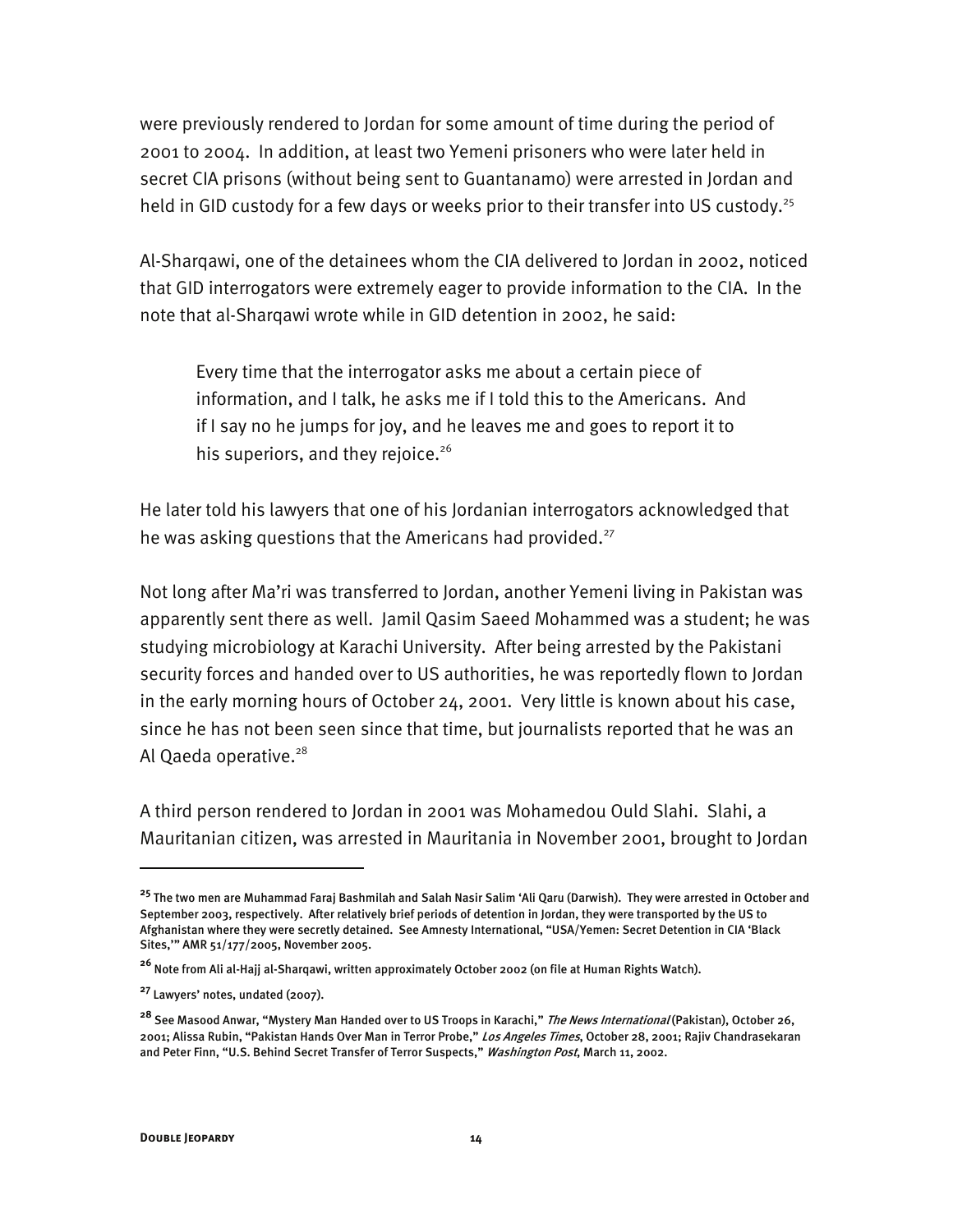soon after, and held there until July 2002. Like Mar'i and others, he is currently incarcerated at Guantanamo.

Several prisoners were believed to have been rendered by the US to Jordan in 2002, including Ali al-Hajj al-Sharqawi, Hassan bin Attash, Ramzi bin al-Shibh, Ibrahim Abu Mu'ath al-Jeddawi, Abu Hamza al-Tabuki, Khayr al-Din al-Jaza'eri, Abu Yousef al-Jaza'eri, Abu Hassan al-Suri, and Abu Bakr Saddiqi, as well as a number of people whose names are unknown.<sup>29</sup> Although it is difficult to know with certainty—and additional prisoners reportedly arrived in 2003—it appears that 2002 was the year in which the CIA delivered the largest number of people to Jordan. (This may be because as time went on the CIA developed its own detention capacity, opening secret facilities in Thailand, Afghanistan, Poland, and Romania, and had less need to rely on Jordan.<sup>30</sup>) Some of the detainees who arrived in Jordan in 2002 were held for more than a year, leaving GID custody in 2004. While it is impossible to estimate the total number of people who were rendered to Jordan, some former prisoners told Human Rights Watch that for a while in 2002 and 2003 the third floor of the GID detention facility was "full" of non-Jordanian prisoners who had been delivered by the CIA.

Pakistan, and in particular the city of Karachi, was the source of at least six detainees believed to have been rendered to Jordan from US custody. The Pakistani authorities have made no secret of the fact that since September 2001 they have handed over several hundred terrorism suspects to the United States, boasting of the transfers as proof of Pakistan's cooperation in US counterterrorism efforts.<sup>31</sup> A large number of these men ended up at Guantanamo; some ended up in secret CIA prisons, and others were rendered to Jordan and other countries.<sup>32</sup>

-

**<sup>29</sup>** Note that some of these names are likely nicknames rather than real names: for example, "al-Suri" means "the Syrian"; "al-Jaza'eri" means "the Algerian."

**<sup>30</sup>** See Dana Priest, "CIA Holds Terror Suspects in Secret Prisons," New York Times, November 2, 2005; Committee on Legal Affairs and Human Rights, Parliamentary Assembly of the Council of Europe, "Secret detentions and illegal transfers of detainees involving Council of Europe member states," Doc. 11302 rev., June 11, 2007.

**<sup>31</sup>** See Human Rights Watch, "Ghost Prisoner: Two Years in Secret CIA Detention," February 2007, pp. 31-32.

**<sup>32</sup>** Many of those who spent time in secret CIA prisons or were rendered to other countries were later transferred to Guantanamo.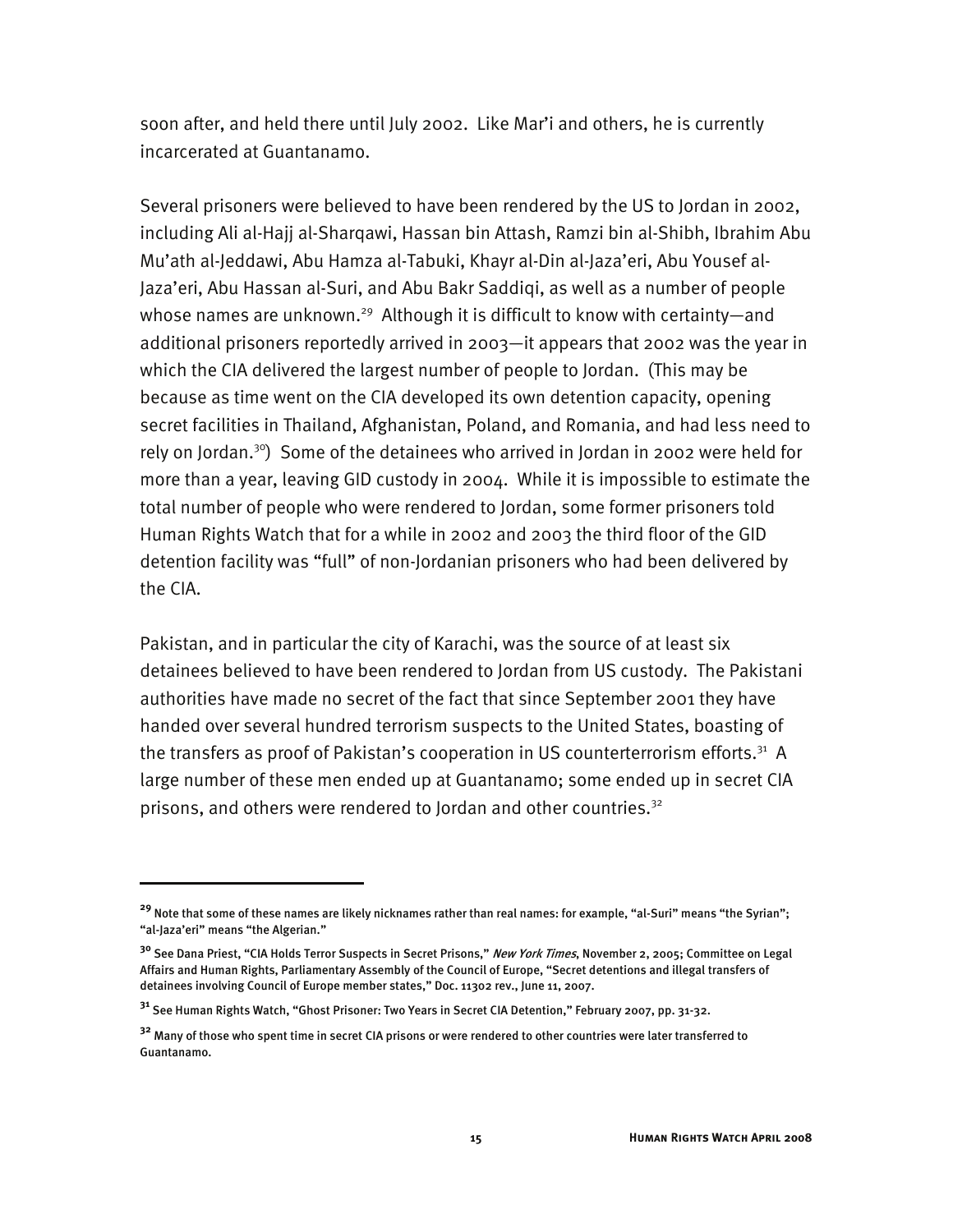Another source of prisoners was the Pankisi Gorge, in Georgia. Home to thousands of Chechen refugees, the Pankisi Gorge borders on Russia's Chechnya region and has long served as an entry point for Arab mujahideen seeking to fight in Chechnya. In early 2002, under US pressure, the Georgian government began arresting Arabs found there, including a number of Algerians.<sup>33</sup> Some of these men were transferred to proxy CIA prisons in Afghanistan, and then sent to Guantanamo, but others were brought by the CIA elsewhere. At least four of the men who were reportedly rendered to Jordan in 2002—Khayr al-Din al-Jaza'eri, Abu Yousef al-Jaza'eri, Abu Hassan al-Suri and Abu Bakr Saddiqi—were reportedly picked up in Georgia. (Khayr al-Din al-Jaza'eri, an Algerian, is also described in the court opinion of a high-profile French terrorism prosecution as a militant who operated in the Pankisi Gorge.<sup>34</sup>) The current whereabouts of all four men are unknown, although it is likely that they were at some point transferred to their home countries for continued detention.

Torture and cruel or inhuman treatment seems to have been systematically used against the detainees rendered by the CIA to Jordan, with the exception of al-Mar'i. As described in detail below, detainees claim that they were threatened, beaten, insulted, deprived of sleep, and subjected to *falaqa*. In addition, they appear to have been systematically hidden from the ICRC representatives who visited the GID detention facility. Human Rights Watch interviewed several former GID detainees who said that they were hidden whenever the ICRC visited, and that prisoners rendered to Jordan by the United States were hidden as well.

Al-Tabuki, the Saudi who was in GID custody in 2002, described how he was hidden during the ICRC's visits:

Early in the morning, the guards would come, telling us to pack all of our clothes and belongings, and they would take us while we were blindfolded to cells and areas that the Red Cross does not know exist.

-

**<sup>33</sup>** The US government acknowledged this pressure in the Georgia section in its annual terrorism survey, Patterns of Global Terrorism 2002, which says: "In 2002, the United States strongly urged Georgia to regain control of the Pankisi Gorge where third-country terrorists with links to al-Qaida had established themselves. These extremists threatened Georgia's security and stability, as well as Russia's." US Department of State, Patterns of Global Terrorism, April 30, 2003, p. 29. The US also provided military training to Georgian troops, with the stated goal of "clear[ing] Georgia's Pankisi Gorge region of foreign fighters." Ibid., p. 154.

**<sup>34</sup>** Verdict, Tribunal de Grande Instance de Paris, case of Marbak Lebik Benhamed et autres, June 14, 2006, p. 88.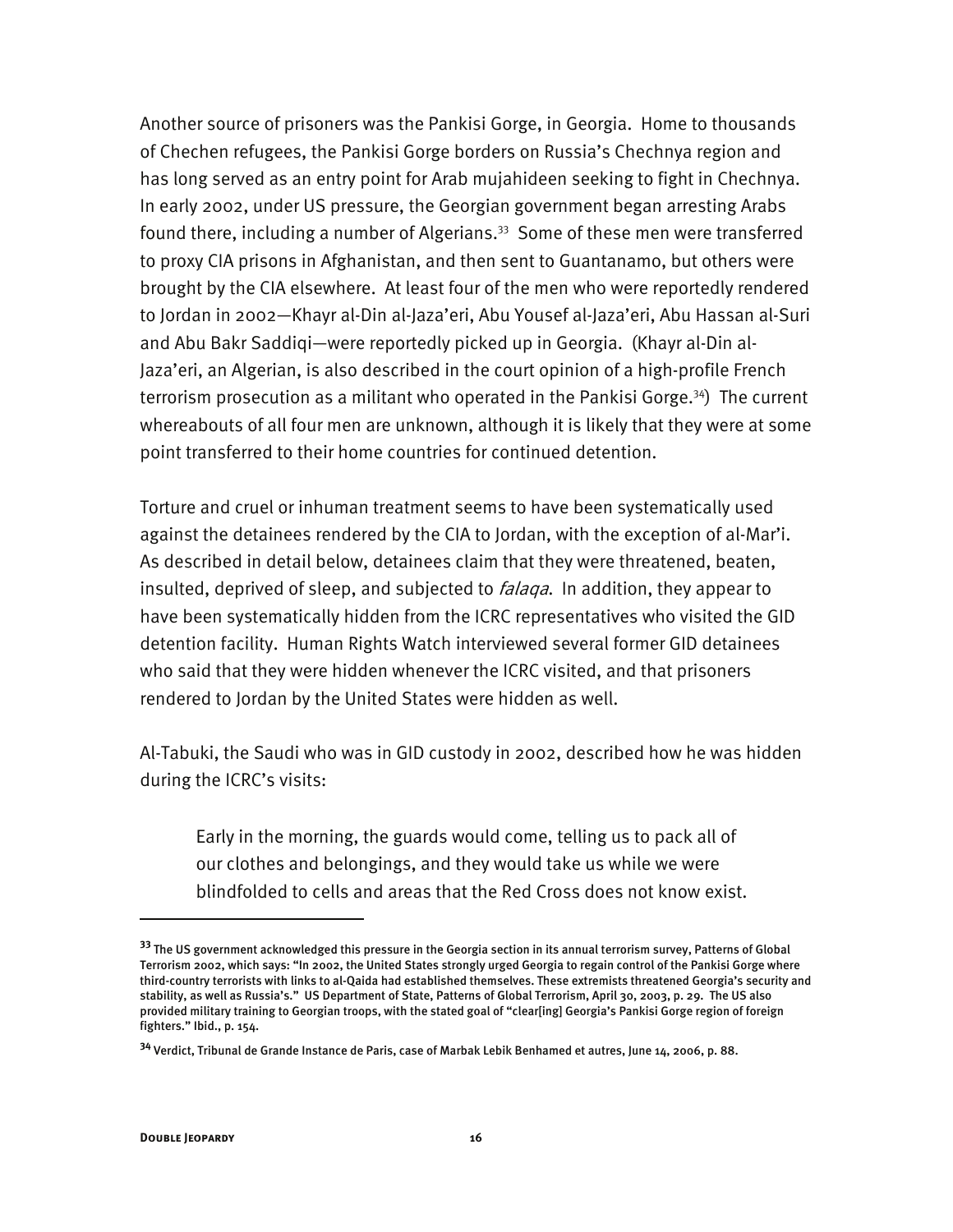We would remain there the entire day until their visit ended, and then would be returned back to our cells. They [the ICRC] would either be given the impression that the floor was empty, or it would be filled with prisoners who had legal status. And sometimes we had with us Jordanian prisoners who the Red Cross would learn about only through their families, rather than the legal system. They would move us with those prisoners to the guards' quarters, where we would remain the whole day, sitting down blindfolded, and with our hands manacled behind our backs, until the Red Cross's visit was over. And if the Red Cross did not complete its visit and would return the next day, this same scenario would be repeated.<sup>35</sup>

Similarly, Sharqawi told his lawyers that whenever ICRC representatives visited the GID facility, he would be moved to the soldiers' lecture room at  $4$  a.m. and kept there until the representatives left.

The secrecy surrounding the detention of these men continues. While five people who were previously rendered to Jordan are now at Guantanamo, and two are believed to have been released, the current whereabouts of most of the prisoners whom the US rendered to Jordan is not known. It is quite possible that many or all of the remaining detainees underwent a second rendition, being transferred from Jordan back to their home countries without any legal proceedings or any opportunity to challenge the transfer.

**<sup>35</sup>** Abu Hamza al-Tabuki, Jordanian Intelligence and its Services to US Intelligence in its War on the Mujahidun and Iraq, written in early 2003 (hereinafter al-Tabuki account) (copy on file at Human Rights Watch. On a visit to the GID detention facility in August 2007, Human Rights Watch was prevented from freely visiting the guards' quarters, which are located in the outer walls of the same two triangular buildings, easily accessible through doors that were locked at the time of our visit. We were able to see the guards' washroom and one large room with bunk beds for guards. It was clear that within the larger building there were rooms in which prisoners could be hidden.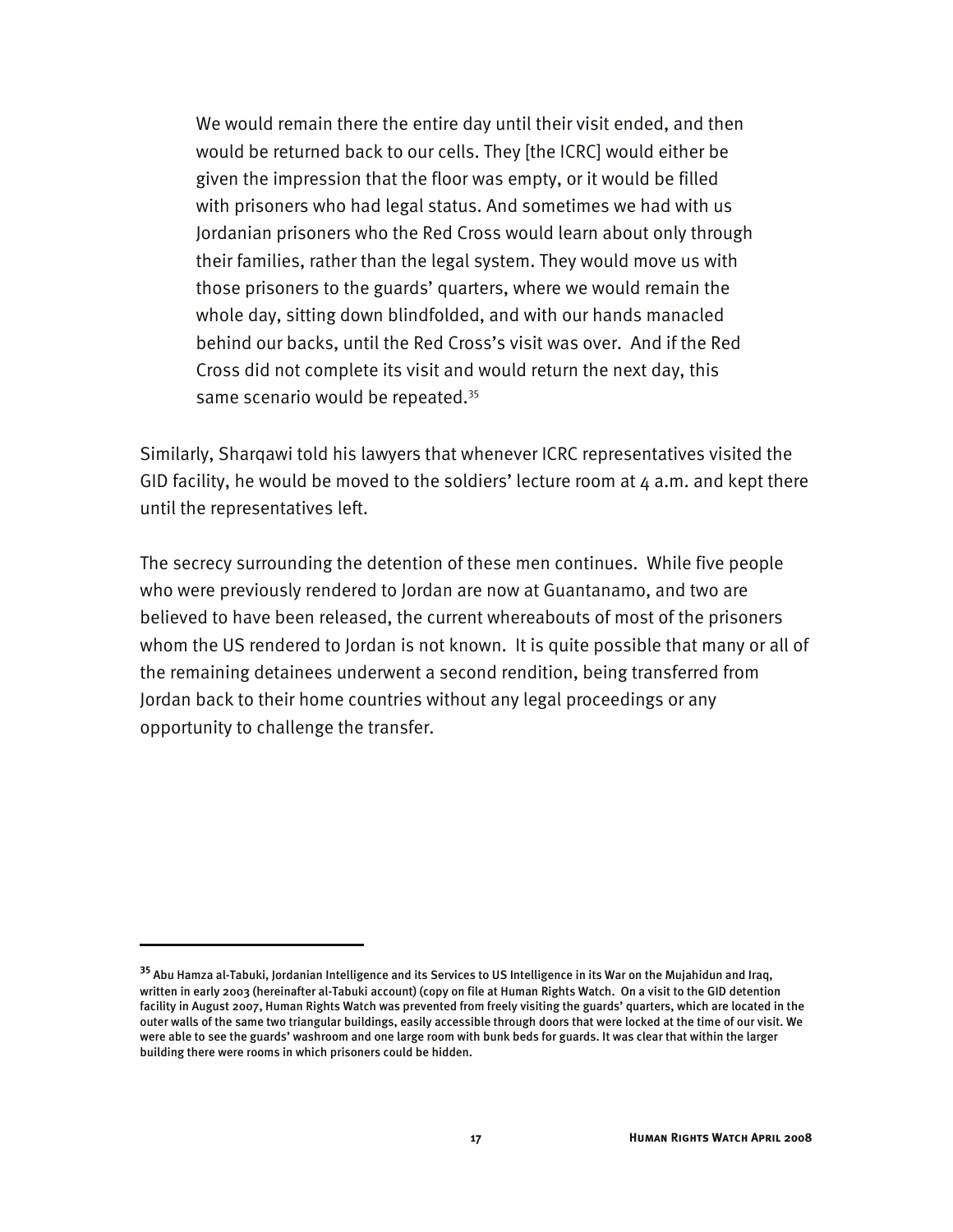## **Cases**

## Ibrahim "Abu Mu'ath" al-Jeddawi (Ahmad Ibrahim Abu al-Hasana)

Ibrahim "Abu Mu'ath" al-Jeddawi is a Saudi who reportedly lived in Yemen. Human Rights Watch spoke to two former detainees held by the GID who said that they communicated with him while he was detained at the GID detention facility in late 2002; al-Tabuki wrote that he saw al-Jeddawi there, too. He was said to be approximately 32-38 years old.

In early 2002, the US Federal Bureau of Investigation (FBI) placed Abu Mu'az al-Jeddawi (almost certainly the same person) on its "Seeking Information – War on Terrorism" list, calling him a known associate of a Yemeni al Qaeda cell leader.<sup>36</sup> A little more than a month later, however, al-Jeddawi was removed from the list, probably because the FBI learned that he was in CIA or Jordanian custody. Human Rights Watch has confirmed that he was transferred to GID custody sometime in the first half of  $2002.<sup>37</sup>$ 

Human Rights Watch's sources differ regarding where al-Jeddawi was arrested. Both al-Tabuki and another person claim that al-Jeddawi was arrested in Yemen. Al-Tabuki said that he was arrested less than a month after his wedding. A third source, however, who was also held in GID custody with al-Jeddawi, believes that al-Jeddawi was arrested in Kuwait, although he was not certain about this point. All of them agree, at any rate, that al-Jeddawi was in US custody prior to being handed over to Jordan. And according to one source, a US agent "hit him in the head."

A summary of evidence memo used in annual status review proceedings for Abdul Rahman Mohammed Khowlan, a Saudi citizen who was held at Guantanamo from 2002 to 2006, mentions Khowlan's association with someone named "Abu

**<sup>36</sup>** The FBI posted the names of 17 suspected terrorists to the list on February 11, 2002. By late March 2002, his name had been removed from the list. See http://www.fbi.gov/terrorinfo/terrorismsi.htm. Arabic names can be transcribed into Latin script in several different ways, leading.

**<sup>37</sup>** Abu Hamza al-Tabuki remembered that Abu Mu'ath was mostly held in cell number 87, on the third floor of the GID detention facility. Al-Tabuki account, p. 3. He also said Abu Mu'ath's real name was Ahmad Ibrahim Abu al-Hasana.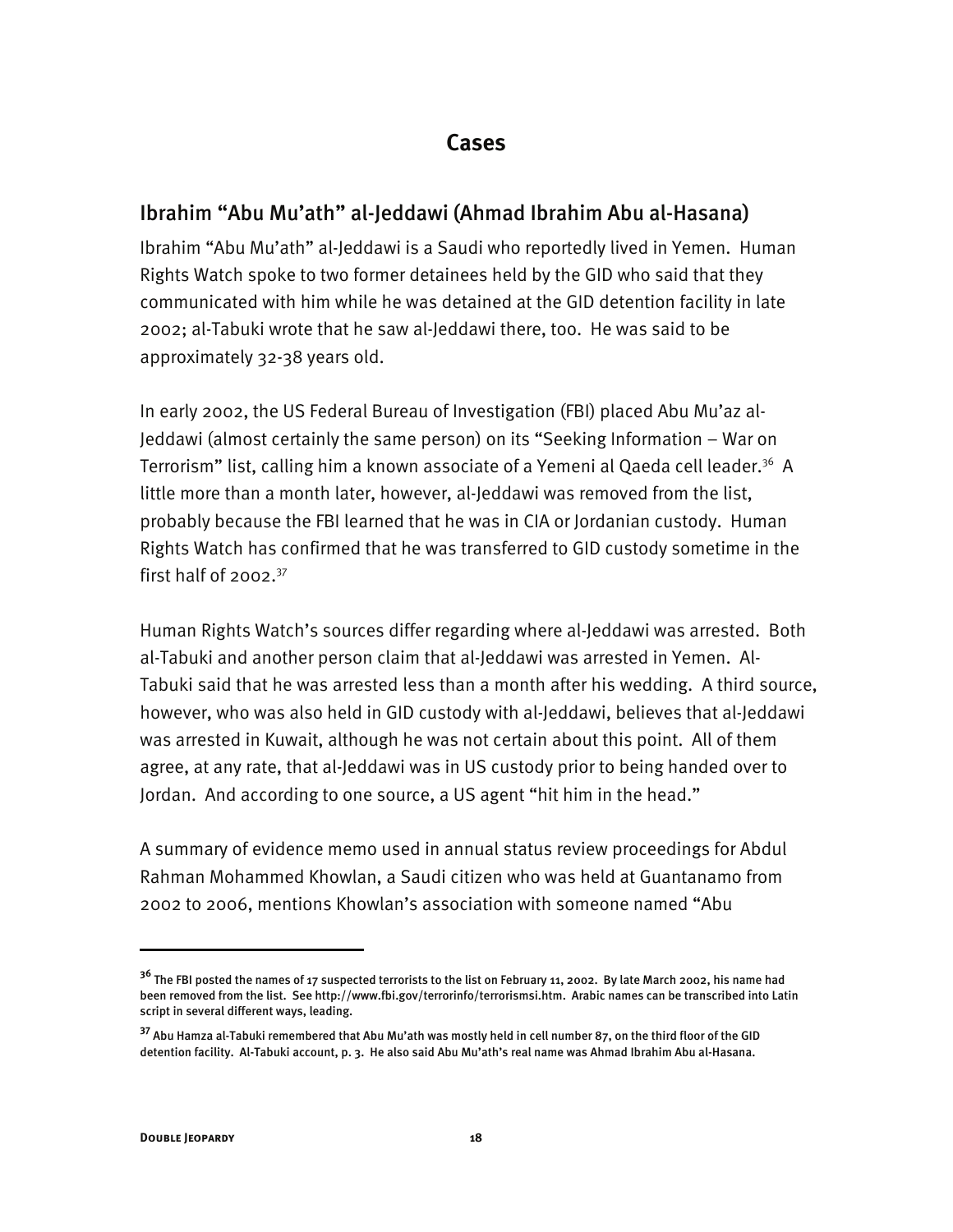Mu'ath."<sup>38</sup> This may very well be the same person, and suggests that the US military may have relied on information obtained from al-Jeddawi while al-Jeddawi was in US or Jordanian custody.

One person, who told Human Rights Watch that al-Jeddawi was "famous in Afghanistan," said:

He was a really rich guy, and he lived in Yemen; he was married to a Yemeni woman. The Yemenis arrested him and handed him over to the US. I actually saw him in GID: we met in the bathroom thanks to the help of a nice soldier.

This same informant not only saw al-Jeddawi in custody in late 2002 but also communicated with al-Jeddawi's family later. He said that the family told him that al-Jeddawi was held at the GID facility for more than a year, during which time he was kept hidden from the ICRC. Al-Jeddawi is believed to be currently incarcerated in Saudi Arabia.

# Khayr al-Din al-Jaza'eri, Abu Yousef al-Jaza'eri, Abu Hassan al-Suri, Abu Bakr Saddiqi, and possible unnamed Chechen

Khayr al-Din al-Jaza'eri, Abu Yousef al-Jaza'eri, and Abu Bakr Saddiqi, all Algerians, and Abu Hassan al-Suri, a Syrian, were reportedly arrested in Georgia in 2002 and rendered by US agents to Jordan.<sup>39</sup> All but Saddigi were said to have been arrested together in April 2002; it is not clear when Saddiqi was picked up.

j

**<sup>38</sup>** The memo states: "The detainee was recruited in Jeddah, Saudi Arabia [sometime before August 2001], by Abu Mua'th, who gave the detainee an airline ticket to Karachi, Pakistan, 3000 Saudi Riyals (\$799 USD) and a passport." Department of Defense, Office for the Administrative Review of the Detention of Enemy Combatants at US Naval Base Guantanamo Bay, Cuba, "Unclassified Summary of Evidence for Administrative Review Board in the Case of Khowlan, Abdul Rahman Mohammed Hussein," June 29, 2005. The summary of evidence memo used in Khowlan's case the following year omits the name of Abu Mu'ath, but identifies him as "a Saudi in his early 30s," which corresponds to al-Jeddawi's description. Department of Defense, Office for the Administrative Review of the Detention of Enemy Combatants at US Naval Base Guantanamo Bay, Cuba, "Unclassified Summary of Evidence for Administrative Review Board in the Case of Al Khawlan, Abd al Rahman Muhammad Husayn," May 2, 2006.

**<sup>39</sup>** Human Rights Watch does not has any information about who arrested them. Another Algerian who was picked up in Georgia in April 2002, however, who is now held at Guantanamo, claims that he and two others were abducted by the "Mafia" and handed over to American officials for a "brief case full of money." Transcript of Combatant Status Review Tribunal hearing, Soufian Abar Huwari, ISN 1016, Set 21, pp. 1663-64.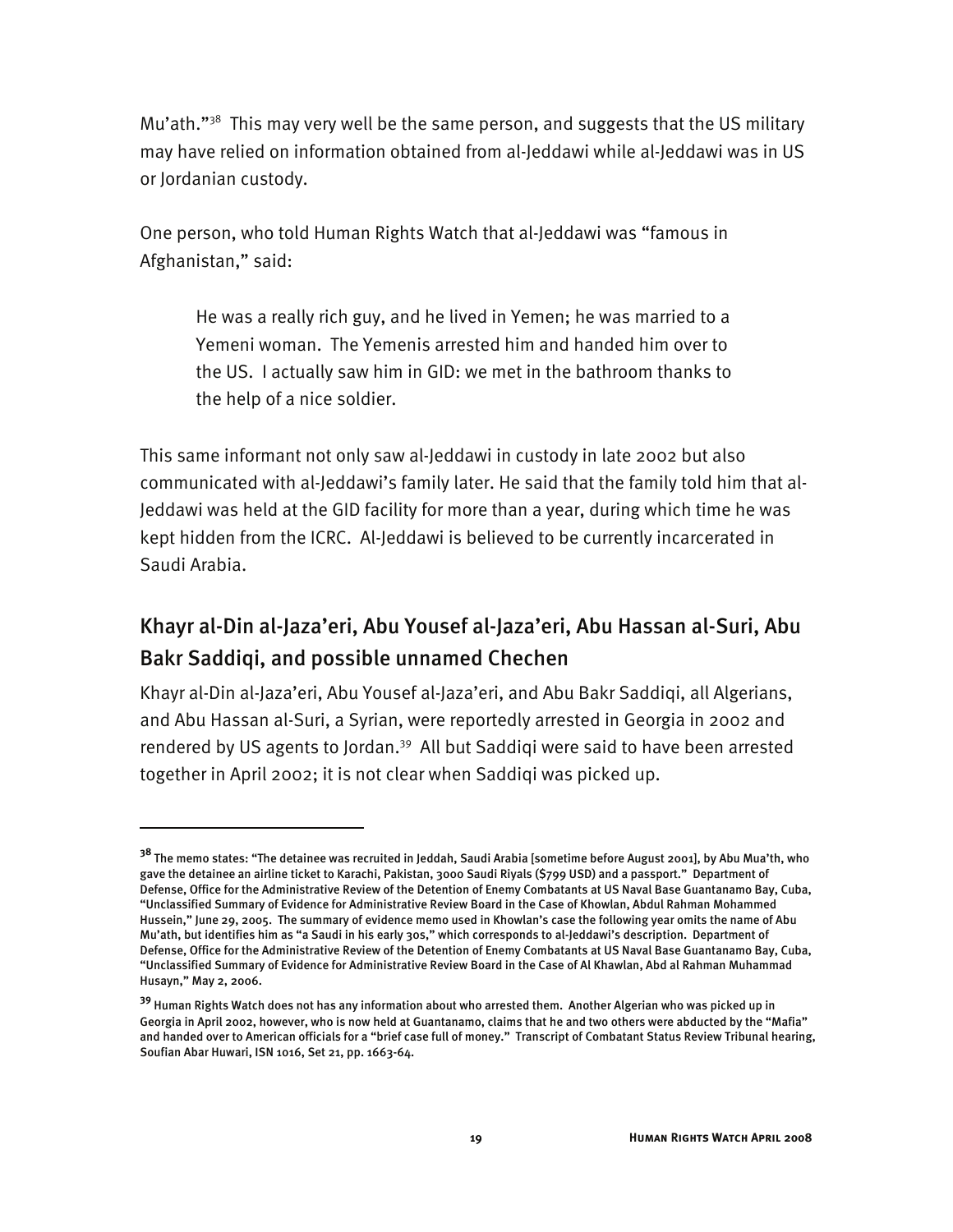Al-Tabuki mentioned Khayr al-Din al-Jaza'eri in his account, saying that he was "sent to Jordan in a private jet to be interrogated by Jordanian intelligence, who sought to extract from him information about Chechen fighters. And he was threatened to be falsely tied to a terrorist conspiracy against British interests, since he was originally a British resident." Khayr al-Din al-Jaza'eri is also mentioned in the written judgment of a high-profile French terrorism prosecution, the so-called "Chechen network" case.40

The current whereabouts of all four men are unknown, although it is possible that they were at some point transferred to their home countries—i.e., Algeria and Syria for continued detention.

Several former prisoners said that one or more Chechens who had been brought to the GID detention facility by Americans were held there in 2002-2003. One such prisoner, who was held in GID custody in late 2002, told Human Rights Watch that at least one Chechen had originally been detained in Georgia. A different former GID prisoner, who was held in 2003, said that he had seen writing on his cell wall from a prisoner who wrote that he was from Chechnya.

## Abu Hamza al-Tabuki

Abu Hamza al-Tabuki, a Saudi national, was arrested in Karachi, Pakistan, in late 2001. Two prisoners whom Human Rights Watch interviewed said that they spoke to him while he was in detention, and one of them provided Human Rights Watch an account of his stay in GID detention that al-Tabuki wrote after his release.

In his account, al-Tabuki explains that he was interrogated by US officials in Pakistan, and that the American told him that they were going to send him to a country where he could be interrogated "more freely." He reported that US interrogators thought that detention in Jordan "was more suitable for people like me because American laws tie their hands and they cannot apply the methods of the Jordanians."

Here is his description of what happened to him in GID detention in Amman:

**<sup>40</sup>** Verdict, Tribunal de Grande Instance de Paris, case of Marbak Lebik Benhamed et autres, June 14, 2006, p. 88.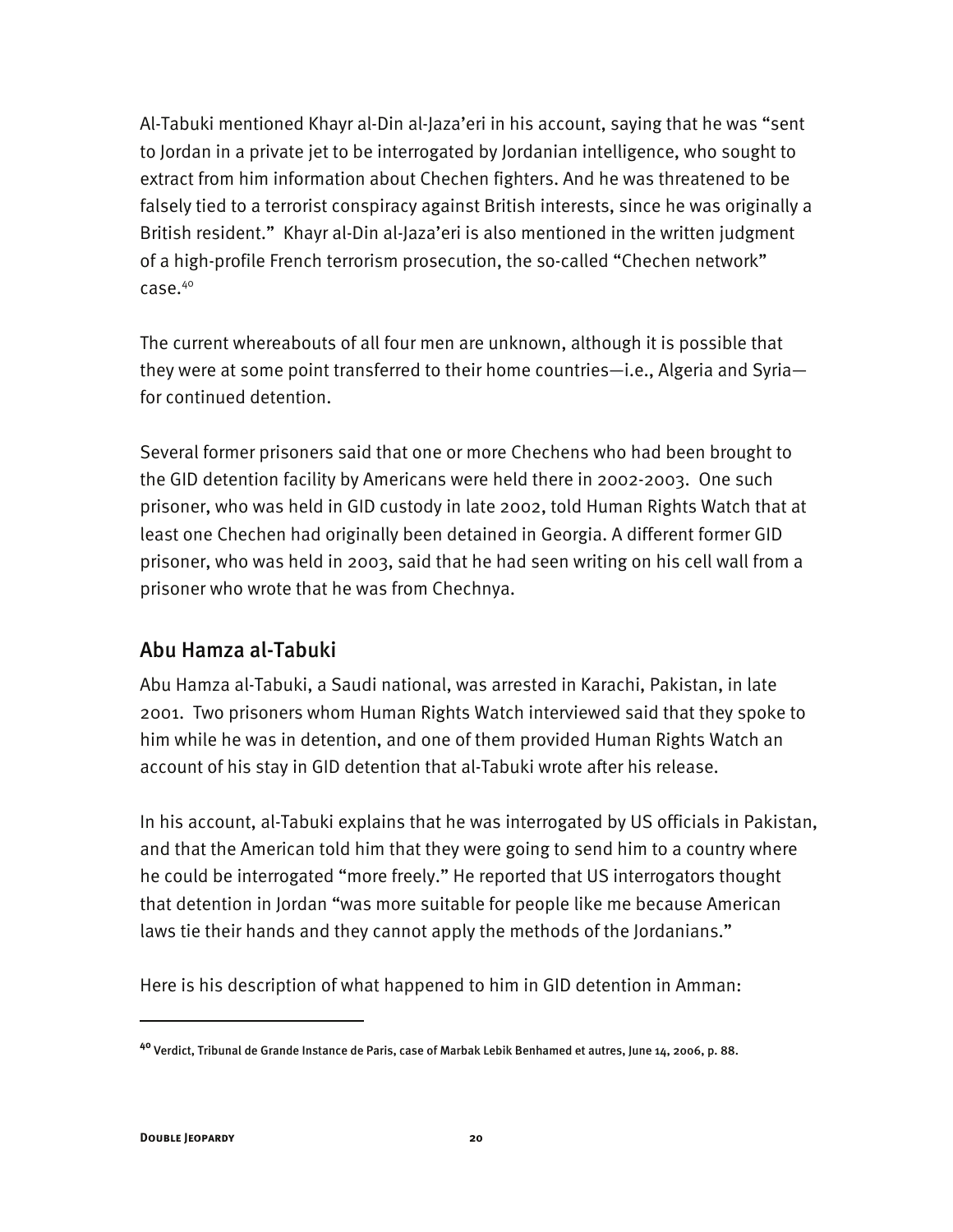As soon as I arrived at the prison, the money that I had was confiscated, my clothes were taken, and I was given the blue prison uniform. And from the first day, they began to interrogate me using the methods of terror and fear, torture and beating, insults and verbal abuse, and threatening to expose my private parts and rape me. I was repeatedly beaten, and insulted, along with my parents and family. Every time they took me, they blindfolded me; however, I was able to peak through the blindfold and see my interrogators, as well as many details of the prison building. As soon as I reached the torture room, the torturers began to violently beat me. They would tie my feet and beat me with a heavy stick. After which, my flesh in my feet would tear apart, they would untie the rope and order me to run across the courtyard, over saltwater. Throughout this, they would throw questions at me and demand answers to them, while kicking and beating me all over with sticks, including my sensitive parts.<sup>41</sup>

Al-Tabuki claimed that the point of the abuse was to obtain information, even false information:

The questions focused on Osama bin Laden and his wives and children, his location, and on members of al-Qaeda. I was shown pictures of bearded and non-bearded Yemeni, Saudi, Jordanian, and Egyptian individuals. I was asked the names of these individuals, and forced to identify them even if I didn't know them. Many times, I even made up names for them because I did not know who they were and was forced under physical duress to identify them.

They tortured me a great deal in order to make me confess to them about the American targets that al-Qaeda was planning to hit, even though I had no knowledge about that. They even forced me, through torture, to make up fictitious targets, about which they could report to the Americans. Their [American] masters would later discover that

**<sup>41</sup>** Al-Tabuki account.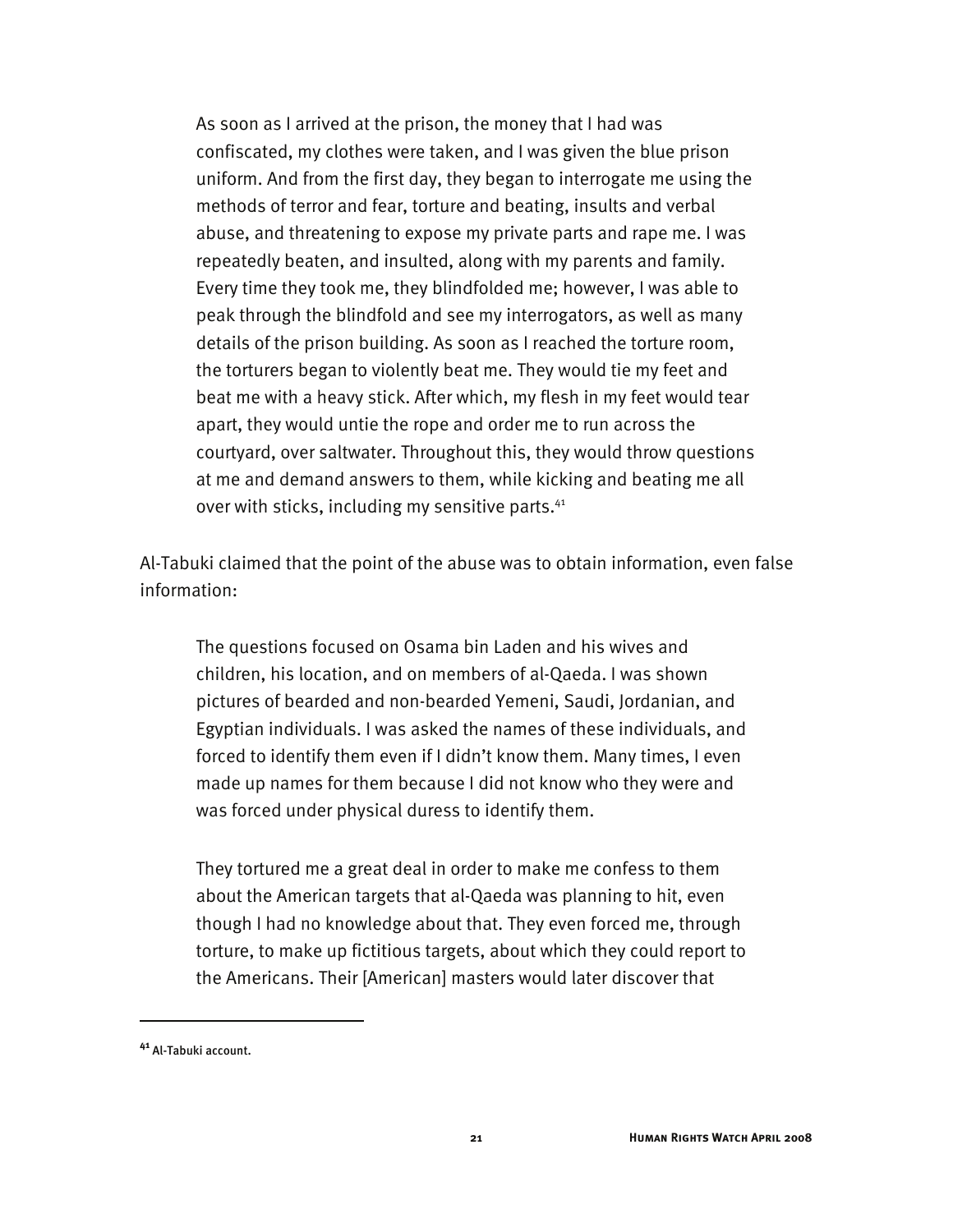these were empty threats, and that such targets were made up under torture.<sup>42</sup>

A prisoner who was held with al-Tabuki in Jordan told Human Rights Watch that al-Tabuki was returned to Saudi Arabia in late 2002 or early 2003, and was released.

## Ramzi bin al-Shibh

Ramzi bin al-Shibh, a Yemeni citizen, was arrested in Karachi, Pakistan, on September 11, 2002, and was held in CIA custody for several years. Alleged to be one of the main conspirators in the September 11 attacks, he was rendered by the United States to Jordan for an unknown period. In early September 2006, he was transferred to US military detention at Guantanamo, where he remains. He has yet to see a lawyer or an independent monitor who could report on his experiences since his arrest.

A former detainee in Jordan gave Human Rights Watch a detailed account of being held in a cell next to al-Shibh's in late 2002, on the third floor of the GID detention facility. The source said that he spoke with al-Shibh through the back window of his cell and sometimes through the small vent in the door of the cell. "We could never talk for long," he said, "maybe two minutes at most."

According to this source, al-Shibh claimed that he had been arrested in Pakistan, then brought to the US air base at Bagram, in Afghanistan, then flown to Jordan via Qatar. Al-Shibh described the flight from Bagram, saying that US officials put him in a diaper and wrapped a giant bandage around his body.

Al-Shibh reportedly said that he had been badly tortured in Jordanian custody. The forms of abuse included electric shocks, long periods of sleep deprivation, forced nakedness, and being made to sit on sticks and bottles (a form of sexual violence). The source did not recall al-Shibh saying anything about how the Americans treated him.

**<sup>42</sup>** Ibid.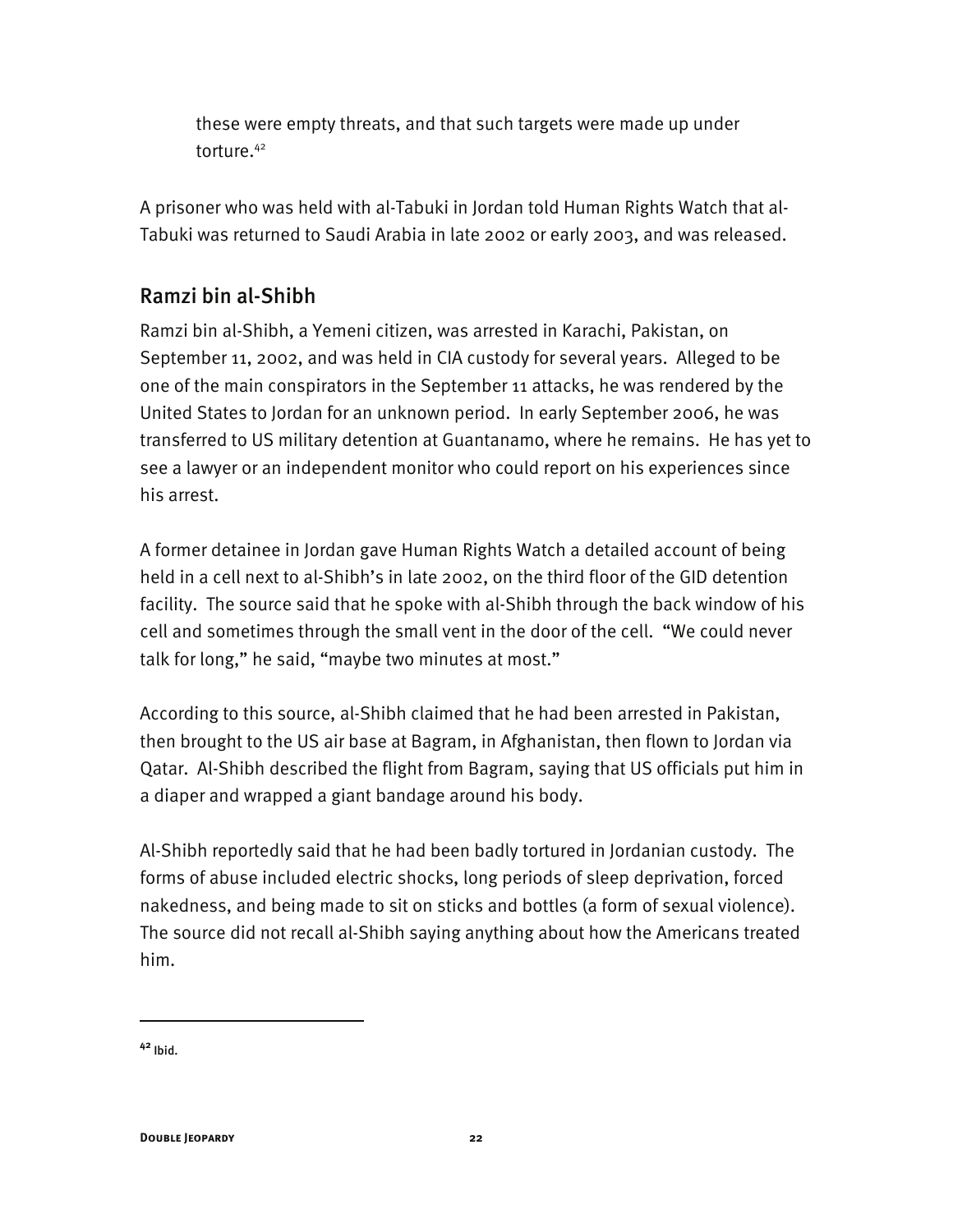Al-Shibh reportedly claimed that he had been brought to Jordan together with two or three other prisoners. Human Rights Watch's source said that al-Shibh was the "most important" of the group, but he did not know anything about the others, except that one or more of them may have been Egyptian.

## Ali al-Hajj al-Sharqawi

Ali al-Hajj al-Sharqawi (also known as Riad al-Sharqawi or Shergawi) is a Yemeni citizen who was arrested in Karachi in mid-February 2002, and rendered by the US to Jordan soon after. He is now held at Guantanamo.

Two former prisoners held by the GID spoke to Human Rights Watch about al-Sharqawi.43 In addition, while at the GID detention facility in late 2002, al-Sharqawi himself wrote a long note describing his ordeal, which another prisoner managed to smuggle out, and which was provided to Human Rights Watch. Human Rights Watch also obtained a statement that al-Sharqawi wrote in 2006, two years after he was moved to Guantanamo.

In the 2006 statement, al-Sharqawi described his transfer to Jordan:

One evening around midnight, all of a sudden, they took me out of my cell. They covered both my eyes and ears, and hooded me. I was also cuffed and shackled tightly, and I didn't know where they were going to take me. I was put in a car, and they played loud music. The car moved and we arrived at the airport. I was taken out of the car near an airplane. The noise of the engines was very loud. I was taken to the airplane through the back door. It was like a dark room. I was held tightly my neck forced down, and put on a chair, with guards on my left and right. The plane took off. A person came close and spoke with me very loudly in Arabic. He started questioning me. I asked him where we are going. He said God willing you'll go to your country. God save you from the Americans. Your mother is praying for you (this is a very common Arabic saying that shows ones good luck). The treatment that

-

**<sup>43</sup>** He is also mentioned in al-Tabuki's account.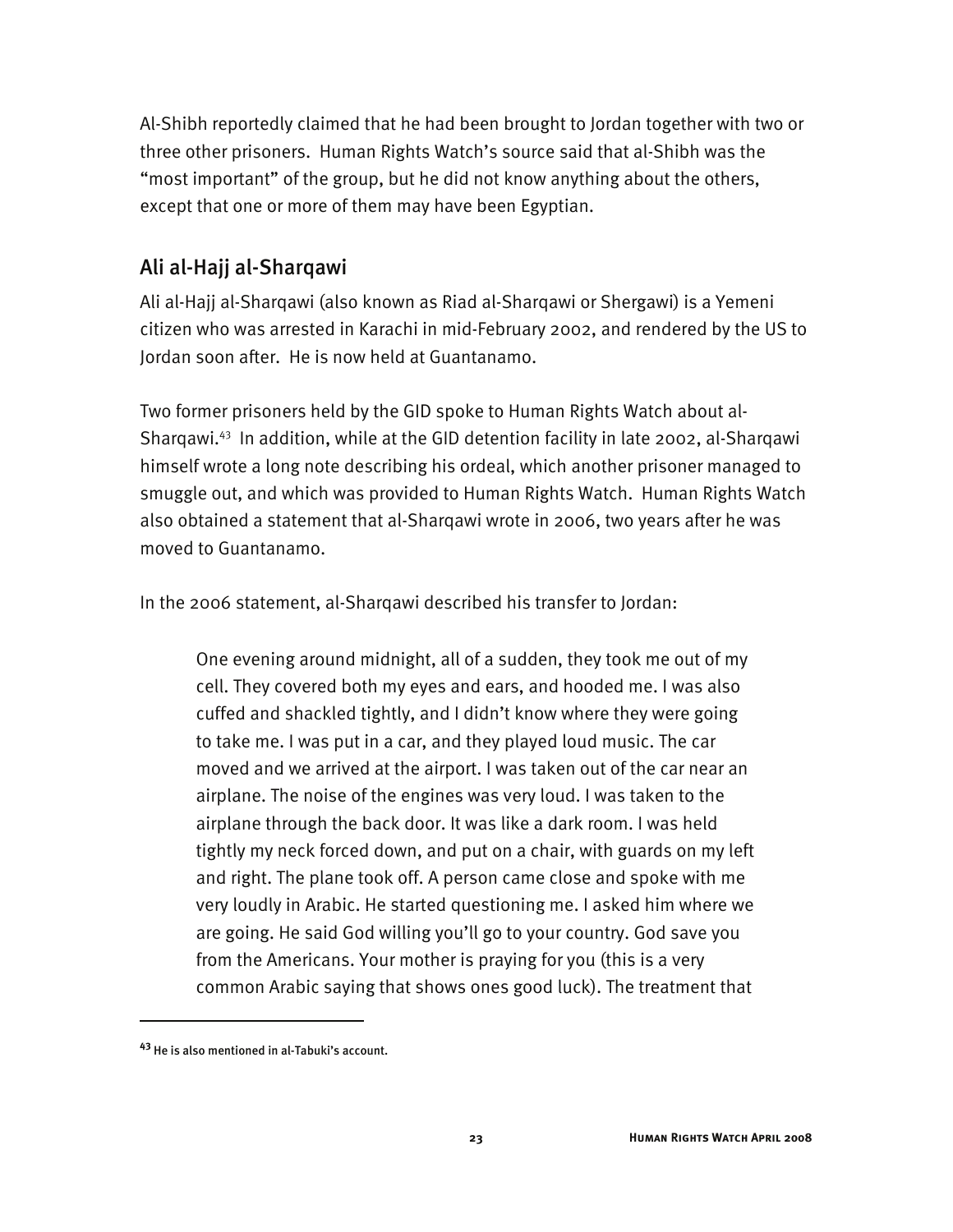far was good (during the flight) excluding security matters. The aircraft landed.44

Like al-Tabuki, al-Sharqawi was surprised to find himself in Jordan:

I asked them where I was. I was in Sanaa? A voice answered No. You are with your Brothers in Amman (Jordan). I was being treated well so far. And I was surprised, Amman?? Why Amman? I asked. He said don't ask.

With this my two year ordeal started. I was kidnapped, not knowing anything of my fate, with continuous torture and interrogation for the whole of two years.

A prisoner held with al-Sharqawi in GID detention told Human Rights Watch that al-Sharqawi was badly beaten by GID interrogators. Al-Sharqawi described the interrogations, saying:

I was being interrogated all the time, in the evening and in the day. I was shown thousands of photos, and I really mean thousands, I am not exaggerating .... And in between all this you have the torture, the abuse, the cursing, humiliation. They had threatened me with being sexually abused and electrocuted. I was told that if I wanted to leave with permanent disability both mental and physical, that that could be arranged. They said they had all the facilities of Jordan to achieve that. I was told that I had to talk, I had to tell them everything.

Al-Sharqawi was held in GID detention for nearly two years. Flight records obtained by Human Rights Watch indicate that a Boeing 737, registration number N313P, linked to the CIA and other prisoner transports, traveled from Amman to Kabul on January 8, 2004, the date that al-Sharqawi claims that he was flown from Jordan to

**<sup>44</sup>** Undated statement of Shergawi [Sharqawi] Ali Al-Haj, p. 1 (copy on file at Human Rights Watch).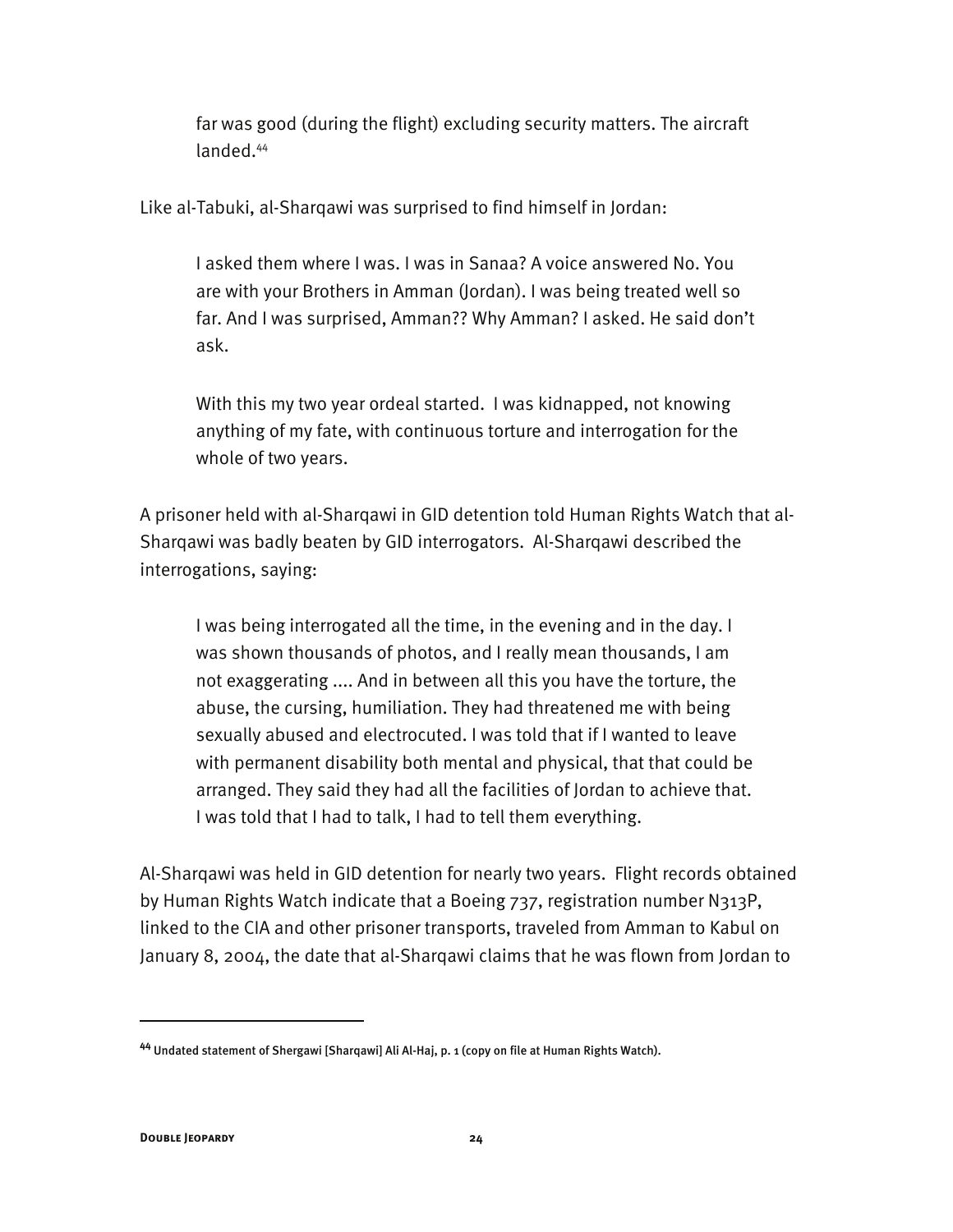Kabul.<sup>45</sup> Al-Shargawi told his lawyers about what happened on that trip. Their notes of his account state:

He was taken to the airport in a black hood that came down to his shirt. When [he and the Americans] arrived at the airport, they cut his clothes off, searched his anus and gave him diapers, shorts, a sleeveless shirt and plastic handcuffs. He stood in the room for an hour in handcuffs tied to the walls. They took pictures of him. Then they came for him, tied his feet together and tied his hands together. One other man was thrown into a luggage cart, and Shergawi was picked up like a sack and thrown on top of him. Then they carried him like a sack and threw him into the plane. Two men were already in the plane, and they were American.46

Upon arrival in Kabul, he was brought to a CIA proxy prison, with Afghan guards, where he stayed for about a month and a half. Next he was transferred to the US military detention facility at Bagram air base, and in September 2004 he was transferred to Guantanamo, where he remains. He claims that once, at Guantanamo, a chief interrogator warned him that if he did not cooperate he would be returned to Jordan.47

## Hassan bin Attash

Hassan bin Attash (whom Jordanian former detainees remember as Hassan ba Attash) is a Yemeni born in Saudi Arabia. He is the younger brother of Walid bin Attash, an alleged Al Qaeda operative who spent more than three years in secret CIA custody before being transferred to Guantanamo in 2006. The younger bin Attash was approximately 17 years old on September 11, 2002, when he was arrested in

**<sup>45</sup>** Al-Sharqawi told his lawyers that he was taken out of his cell at 11 p.m. on January 7, 2004, put in a car, and handed over to the Americans. He was placed on an airplane to Kabul later that same night. Al-Sharqawi lawyers' notes, p. 11.

**<sup>46</sup>** Ibid. As discussed below, the other prisoner he was transferred with was Hassan bin Attash.

**<sup>47</sup>** Shergawi statement, p. 10.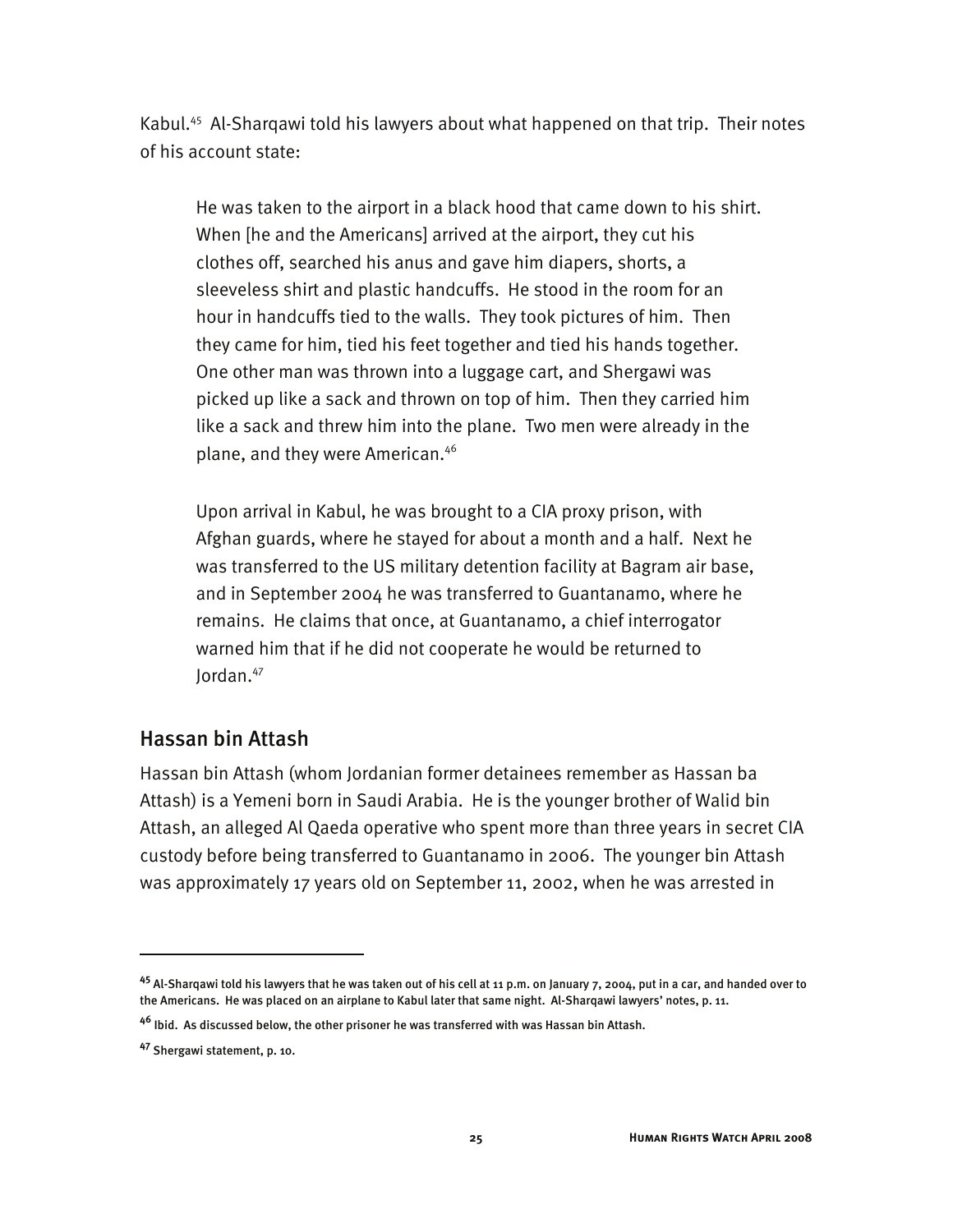Karachi, Pakistan, in a raid that resulted in the arrest of Ramzi bin al-Shibh and several other Yemenis.

Bin Attash has told his lawyers that during a four-day period after his arrest he was held in a Karachi jail, where he was hit and kicked repeatedly while being questioned by Pakistani and American interrogators. After three nights there, he was transferred to a US-run facility in Kabul, Afghanistan, which he and other prisoners know as the "Dark Prison."

Bin Attash claims that after three days in Afghanistan the US transferred him to Jordan. He has told his lawyers that while in GID custody in Jordan, he was subject to severe torture by Jordanian interrogators, including sleep deprivation; being slapped in the face and ears; being beaten on his feet with large sticks and being forced to run on his bare feet afterwards.<sup>48</sup>

He has described his torture in detail to his lawyers, who summarized it as follows:

The main method of torture was carried out in the courtyard of the basement by masked guards dressed in black. The guards would tie a prisoner's legs together and hang them from the ceiling by their feet. They would then beat the prisoners on their toes with large sticks. (After repeated blows, Attash noted that his feet would become numb to the pain.) The guards would then pour hot water on the feet of the prisoners to bring back the feeling. On some occasions this water was salty; on others the salt water was icy. Attash was also occasionally forced to run on his bare feet after these beatings.<sup>49</sup>

A Jordanian who was detained with bin Attash remembered his mistreatment.<sup>50</sup> He said that bin Attash, like al-Sharqawi, was beaten more severely than him or most

**<sup>48</sup>** Memorandum from Brent Starks, June 14, 2006.

**<sup>49</sup>** Ibid.

**<sup>50</sup>** Abu Hamza al-Tabuki, who was also held with bin Attash, said that he was rendered to Jordan by the Americans for interrogation. He remembered that bin Attash was held in cell number 85, on the third floor of the GID detention facility. Al-Tabuki account, p. 4.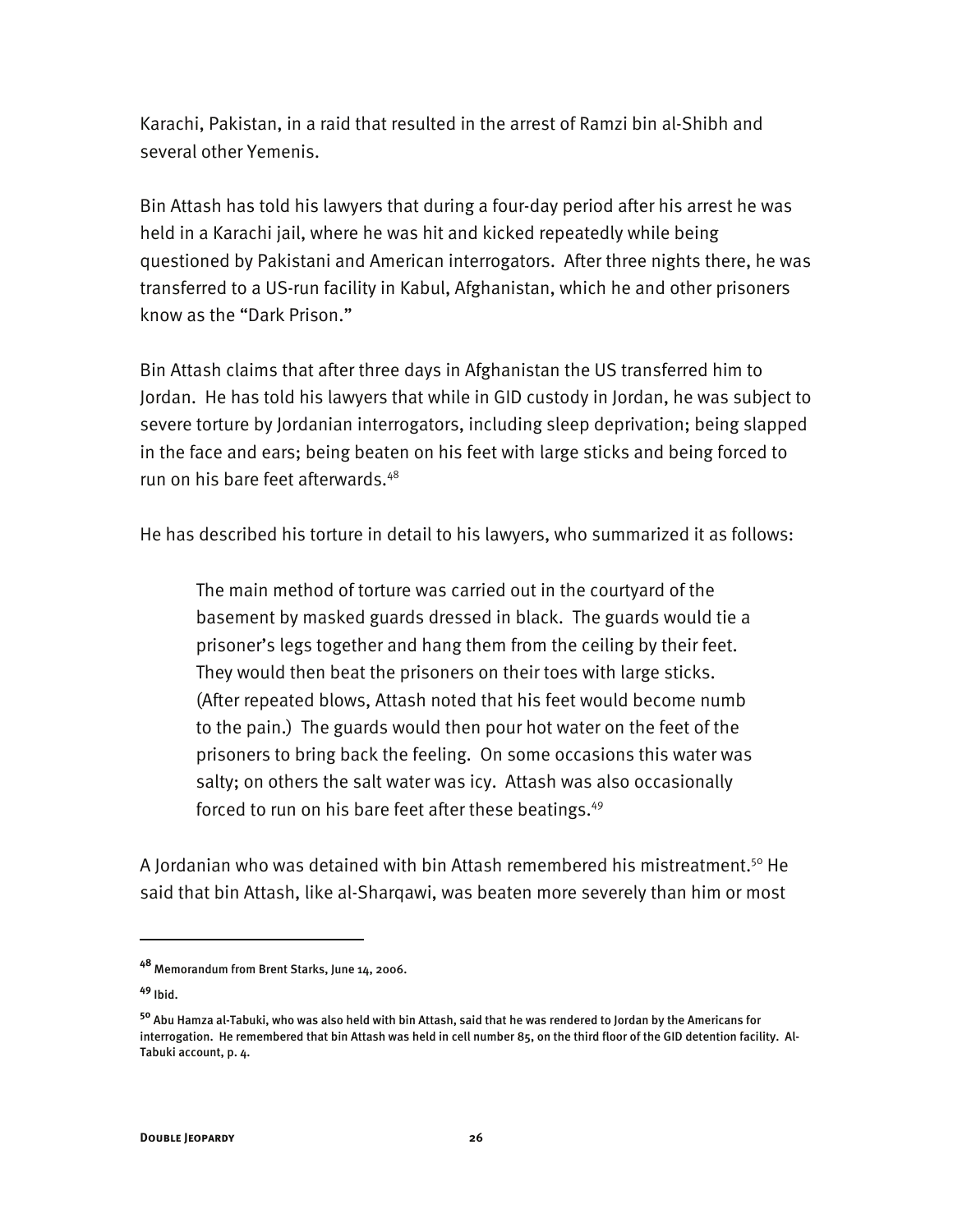other prisoners. Also, he recalled, "the guards didn't allow ba Attash [bin Attash] to sleep. The guards would look in on him through the small window in his cell door. If they saw that his eyes were closed, they'd wake him up by slapping his face or spraying water on him."

A habeas petition filed in US federal court summarizes the treatment bin Attash endured:

On information and belief, Mr. Attash was seized in 2002 from his home in Karachi, Pakistan, when he was 17 years old .... [In September 2002], he was transferred by U.S. authorities to Jordan, where he was imprisoned for sixteen months and suffered abuse and torture at the hands of his captors. During his imprisonment in Jordan, Mr. Attash was, for a period of three months, tortured for twelve hours per day. $51$ 

Bin Attash says that he was returned from Jordan to Afghanistan in January 2004, almost certainly on the same flight as Sharqawi. His lawyer has related his account of the trip:

On approximately January 7, 2004, Attash was taken from the Jordan Intelligence to the airport (trip took less than one hour) where he was met by CIA officers who were dressed in black, and were wearing black masks with forehead flashlights. Attash was then flown back to Kabul.<sup>52</sup>

In September 2004 he was flown from Afghanistan to Guantanamo, where he remains in custody.

## Khais (or Qais)

I

One former prisoner told Human Rights Watch that in early 2003 he was briefly held in a GID cell near a Kurd named Khais. Khais was said to be in his twenties, and was

**<sup>51</sup>** Petition for Writ of Habeas Corpus, Attash v. Bush, Case No. 05-CV-1592, August 9, 2005, p. 4.

**<sup>52</sup>** Memorandum from Brent Starks, June 14, 2006.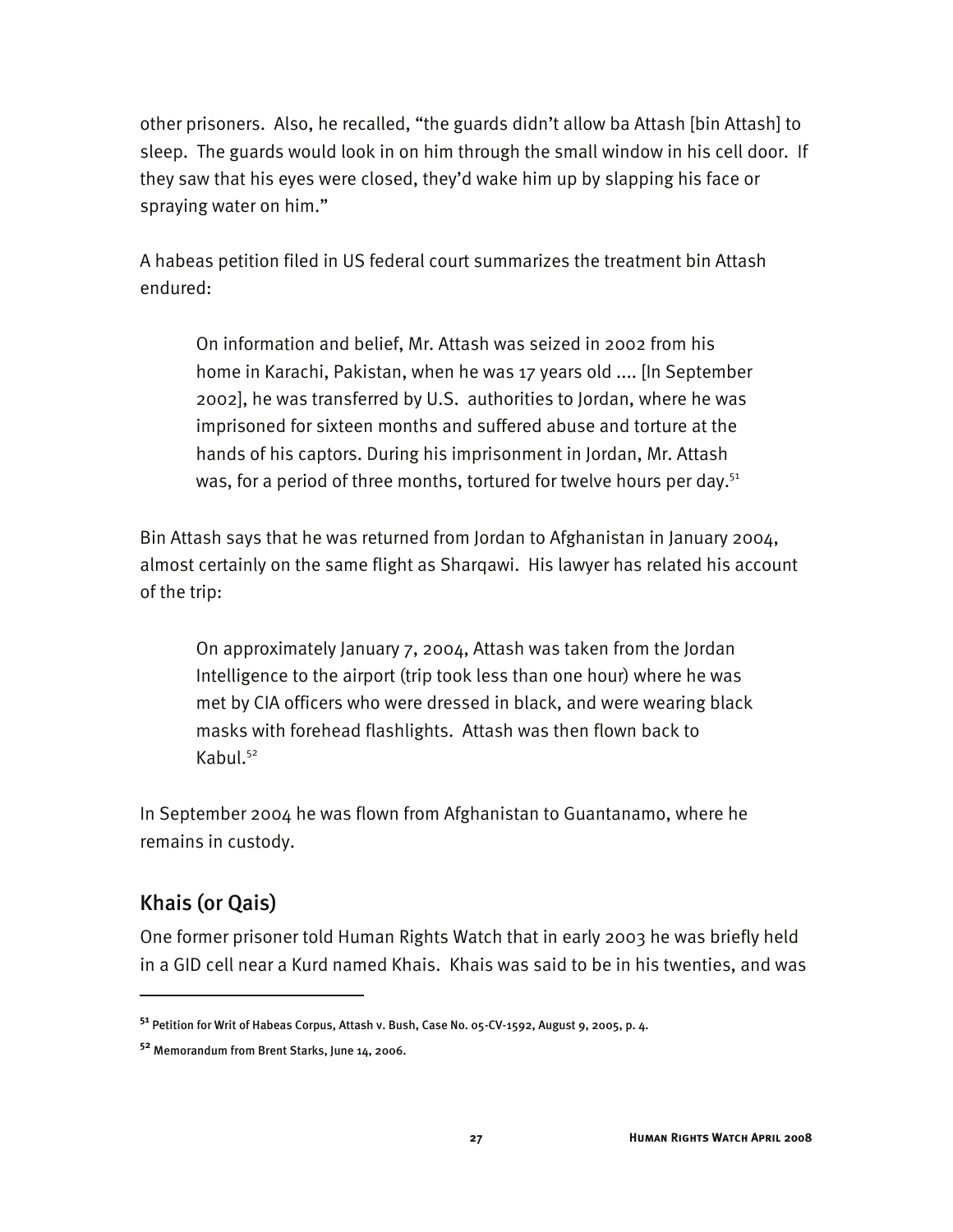from Halabja, in the Kurdish region of Iraq.<sup>53</sup> The person said that Khais may have been arrested in Yemen and delivered to Jordan by US agents.

## Unnamed Libyan (probably Ibn al-Sheikh al-Libi)

Another former prisoner detained at the GID facility in 2004 and 2005 claims that a guard spoke of a Libyan prisoner who had been rendered by the Americans. The rendered prisoner was reportedly held on the very top floor of the GID facility, away from all the other prisoners. Human Rights Watch's source said that the guard said that:

They were hiding some Libyan guy who had been handed over by the Americans to be interrogated. They didn't want the ICRC to know about him. And they didn't want the Libyan to know where he was. So they chose dark-skinned guards, and they put the guards in green trousers and yellow shirts, so the Libyan thought he was in Africa.

The source said that the Libyan figured out where he was, however, after one of the Jordanian officers accidentally spoke in front of him.

The source thought the prisoner's name was Ibn al-Sheikh al-Libi, but he was not certain. Human Rights Watch has learned through other sources that al-Libi (who the United States rendered to Egypt for a time as well) believes that he was held in Jordan for a couple of months.54

## Unnamed Tunisian

Another former detainee, who was held by the GID in 2004, told Human Rights Watch that he was held in a cell adjoining that of a Tunisian prisoner who had been delivered to Jordan by US authorities. The Tunisian was said to have been unhappy because he had been in custody for a long time: "He complained that he had spent four months in GID, and before that three months in an American prison in Iraq."

**<sup>53</sup>** Al-Tabuki also claimed that there were Kurds in GID detention whom the Americans had handed over to the GID.

**<sup>54</sup>** Human Rights Watch interview, London, March 18, 2007.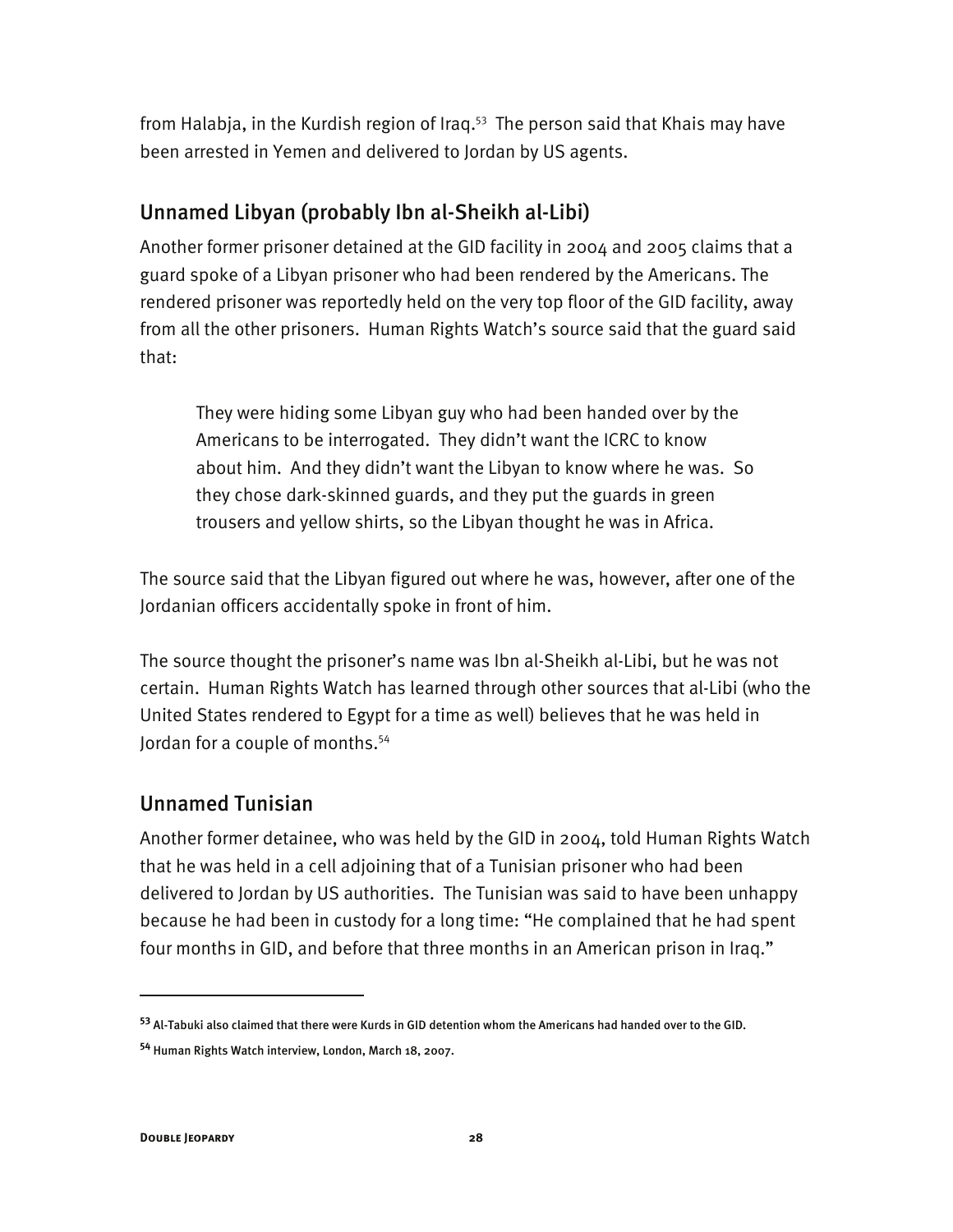The Tunisian reportedly said that he had been detained in northern Iraq by the Peshmerga (Kurdish militants), who handed him over to US authorities.55 He said that he had been a *mujahid* (fighter) for five years. GID interrogators had reportedly showed him photos of other *mujahideen* whom he did not know. "They said that if he didn't confess they'd send him to Guantanamo or Tunisia," the former detainee told Human Rights Watch.

The former detainee said that he only saw the Tunisian once, through the vent in his cell door. He described the Tunisian as short, slim, balding, and in his early thirties. The Tunisian reportedly said that his father was dead, and that he was his mother's only source of support.

## Jamil Qasim Saeed Mohammed

I

Jamil Qasim Saeed Mohammed, a Yemeni student who lived in Karachi, Pakistan, was reportedly flown to Jordan on a CIA-linked Gulfstream jet, registration number N379P, in the early morning hours of October 23, 2001.<sup>56</sup> Someone who witnessed the scene at the Karachi airport reported that Mohammed was shackled and blindfolded. He said that the plane arrived from Amman and started flying back there at 2:40 a.m.

A Pakistani journalist quoted a source at the Karachi airport saying: "The entire operation was so mysterious that all persons involved in the operation, including US troops, were wearing masks."57 He also claimed that a masked person filmed the operation.

Jamil Qasim Saeed Mohammed has not been seen or heard from since.

**<sup>55</sup>** Human Rights Watch has also interviewed a Jordanian with a similar story. He claims that he was arrested in the Kurdish area of Iraq by Kurdish forces in January 2004, handed over to US forces, and held for 38 days in US custody in Baghdad. Then he was flown to Jordan on a small plane and transferred to GID custody. Human Rights Watch interview, Amman, October 23, 2007.

**<sup>56</sup>** Stephen Grey, Ghost Plane: The True Story of the CIA Torture Program (New York: St. Martin's Press, 2006), p. 272.

**<sup>57</sup>** Masood Anwar, "Mystery Man Handed over to U.S. Troops in Karachi," The News International (Pakistan), October 26, 2001.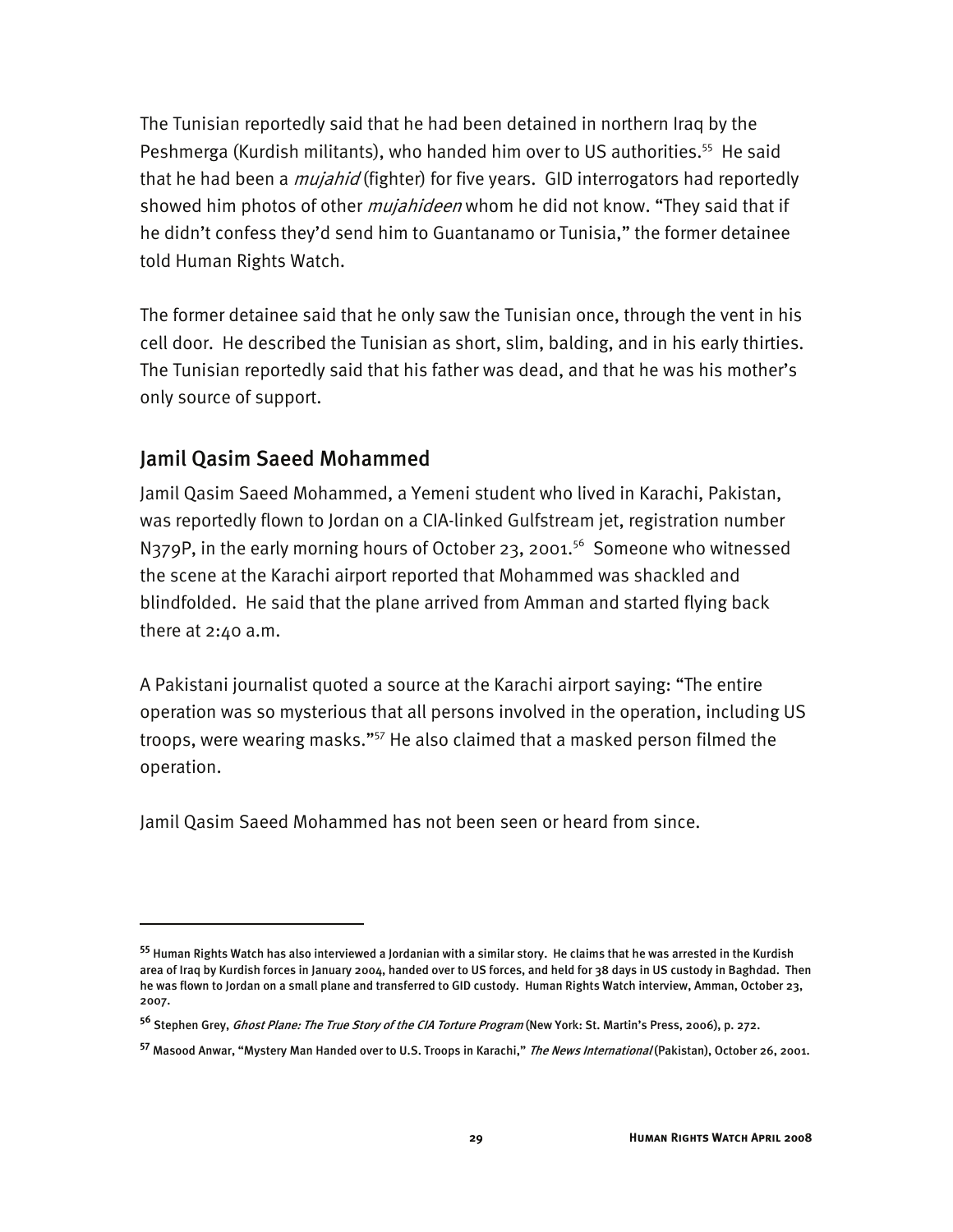## Mohamedou Ould Slahi

Mohamedou Ould Slahi is a 37-year-old Mauritanian citizen who voluntarily submitted himself for questioning by the Mauritanian authorities in September 2001 and again in November 2001. In the report of the US National Commission on Terrorist Attacks Upon the United States (the 9/11 Commission), Slahi is described as "a significant al Qaeda operative," but these allegations have never been tested in court. Although he has acknowledged fighting in Afghanistan in the early 1990s, he claims that he broke all relations with al Qaeda in 1992.

Arrested and transferred to US custody in November 2001, Slahi has been detained without trial ever since. He has said that he was flown to Jordan on approximately November 28, 2001, and that he was held in custody there for eight months. He claims that during that time he was hit in the face and slammed against a concrete wall many times by Jordanian interrogators, and that he sometimes heard crying and moaning, presumably from other prisoners. What happened to him in Jordan, he later said, was "beyond description."<sup>58</sup> He has said that he confessed to involvement in the 2000 plot to blow up US airports, because "in Jordan they made me crazy to admit I had something to do with it. Because there was so much pressure and mistreatment, I admitted to this."59

Slahi claims that he was flown from Jordan to Afghanistan on July 19, 2002. This is consistent with flight information from a known CIA detainee transport plane, registration number N379P, which flew from Amman to Kabul on that date. On the day he was transferred, he later explained, "they stripped me naked like my mom bore me, and they put new clothes on me."<sup>60</sup>

I was in chains, a very bad suit, I had lost so much weight in Jordan that I was like a ghost ... the Americans [had me put] on a diaper but

**<sup>58</sup>** Mohamedou Ould Slahi, Annual Review Board transcript, Set 8, undated, p. 203.

**<sup>59</sup>** Mohamedou Ould Slahi, summarized transcript of Combatant Status Review Tribunal, undated, p. 32.

**<sup>60</sup>** Mohamedou Ould Slahi, Annual Review Board transcript, Set 8, undated, p. 203.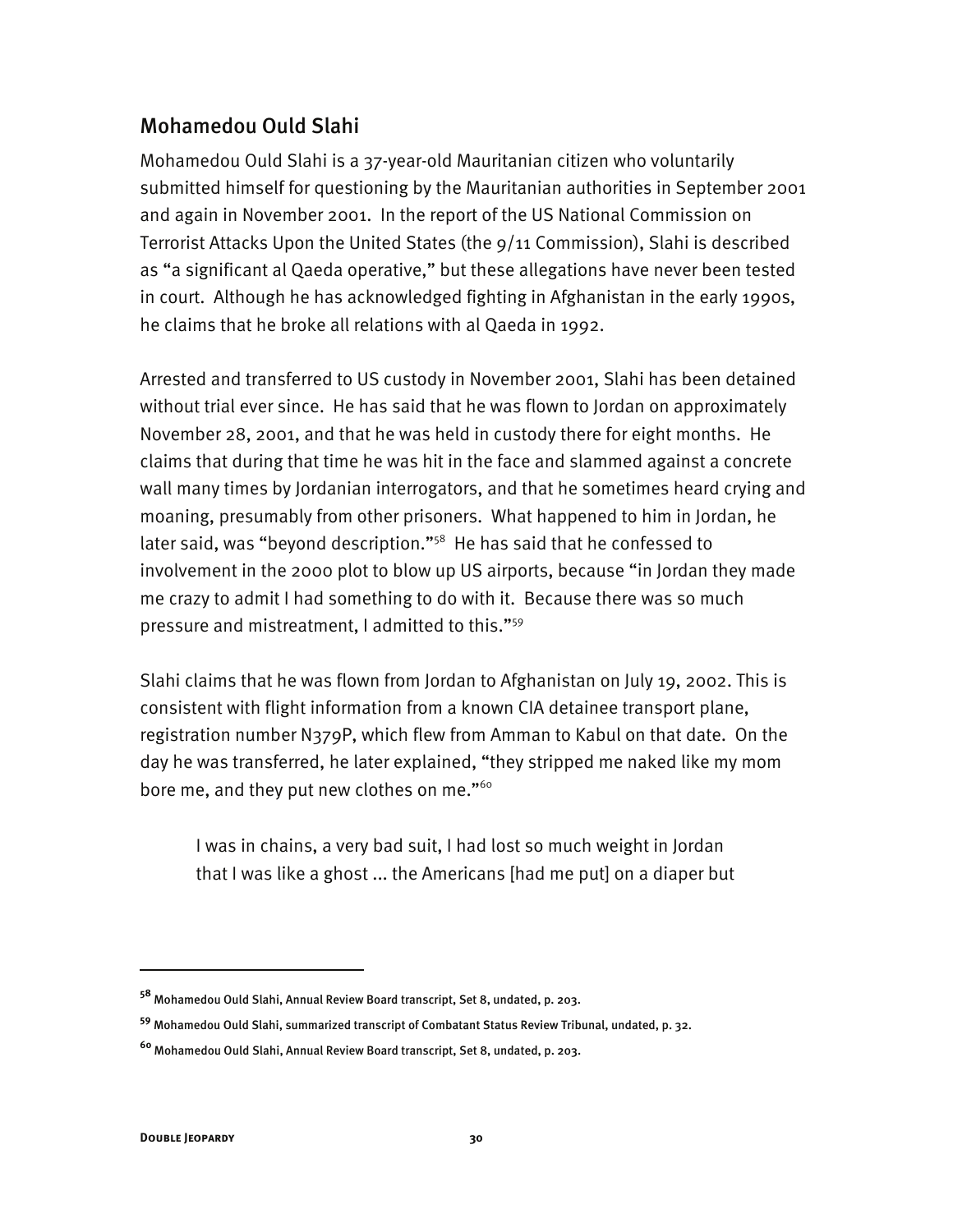psychologically I couldn't [urinate] in the diaper. I tried to convince myself that it was okay but I couldn't and I was exploding.  $61$ 

After spending three weeks in US military custody at Bagram air base, Slahi was transferred to Guantánamo on August 4, 2002. He is still there now.

## Jamal al-Mar'i

Jamal al-Mar'i, a Yemeni who is currently being held at Guantanamo, was arrested at his home in Karachi, Pakistan, on September 23, 2001.<sup>62</sup> The arrest was carried out by a joint Pakistani-US team of operatives. Upon his arrest, he was taken to a Pakistani jail where he was held for approximately a month. While held at this facility, al-Mar'i claims that he was interrogated two or three times during a single week by US personnel, who he believes were intelligence agents. In late October 2001, al-Mar'i was rendered to Jordan, where he was held in the custody of the GID.

Al-Mar'i, like other rendered prisoners, has said that he was hidden from the ICRC during their regular visits to the facility, generally in the basement. During one of the ICRC's visits, however, al-Mar'i was "not taken into the basement and was discovered by the ICRC." Unlike other rendered prisoners, al-Mar'i has not claimed that he was tortured while in GID custody.

Al-Mar'i has told his lawyers that he was imprisoned for four months in Jordan. In mid-2002, he was taken to Guantanamo, where he remains.

**<sup>61</sup>** Ibid.

**<sup>62</sup>** Al-Mar'i's registration number at Guantanamo is 577. According to weight records kept by the US military and made public as a result of Freedom of Information Act litigation, al-Mar'i entered Guantanamo on approximately May 1, 2002.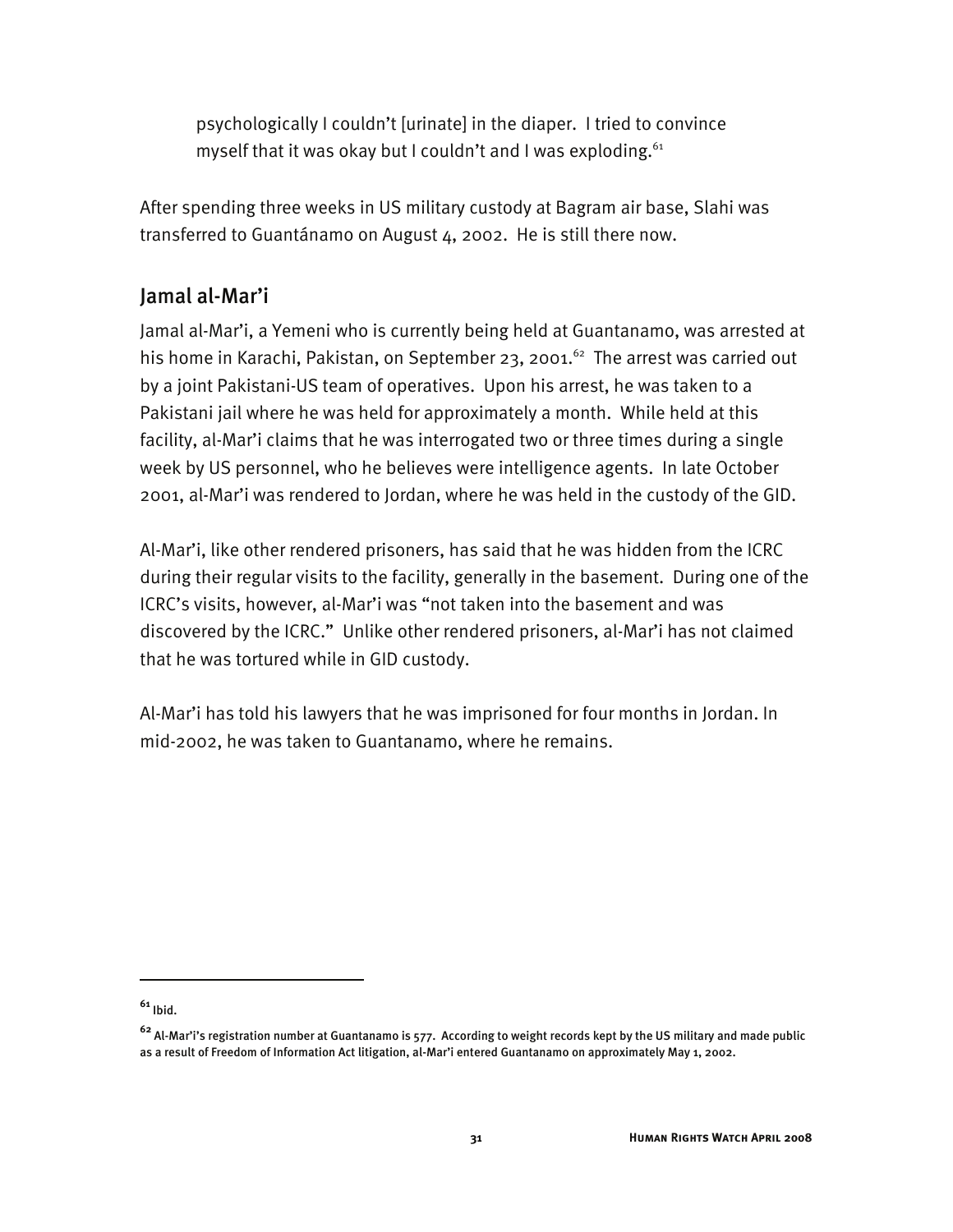## **International Legal Standards**

The systematic rendition of individuals to Jordan by the United States in the years following the September 11 attacks violated several fundamental human rights guarantees. These include the prohibitions on arbitrary detention, torture and cruel, inhuman, or degrading treatment, and enforced disappearance. $63$ 

The Jordanian government violated both national law and international human rights law by torturing and otherwise mistreating rendered detainees, by detaining them without charge or trial, and by holding them incommunicado, without contact or visits by family members or legal counsel.

By rendering prisoners to Jordan, the United States specifically violated its obligations under the Convention against Torture and Other Cruel, Inhuman or Degrading Treatment or Punishment (Convention against Torture), which it ratified in  $1994.<sup>64</sup>$  The Convention against Torture defines torture as "any act by which severe pain or suffering, whether physical or mental, is intentionally inflicted on a person for such purposes as obtaining from him or a third person information or a confession" and when "inflicted by or at the instigation of or with the consent or acquiescence of a public official or other person acting in an official capacity."<sup>65</sup> States violate the Convention against Torture not only by directly inflicting torture, like Jordan, but also, under article 3, when they "expel, return ('refouler') or extradite a person to another State where there are substantial grounds for believing that he would be in danger of being subjected to torture."<sup>66</sup>

**<sup>63</sup>** See, for example, International Covenant on Civil and Political Rights (ICCPR), G.A. res. 2200A (XXI), 21 U.N. GAOR Supp. (No. 16) at 52, U.N. Doc. A/6316 (1966), 999 U.N.T.S. 171, entered into force Mar. 23, 1976, arts. 7 & 9; Declaration on the Protection of All Persons from Enforced Disappearances, G.A. res. 47/133, 47 U.N. GAOR Supp. (No. 49) at 207, U.N. Doc. A/47/49 (1992). The United States ratified the ICCPR in 1992.

**<sup>64</sup>** Convention against Torture and Other Cruel, Inhuman or Degrading Treatment or Punishment, G.A. res. 39/46, annex, 39 U.N. GAOR Supp. (No. 51) at 197, U.N. Doc. A/39/51 (1984), entered into force June 26, 1987.

**<sup>65</sup>** Convention against Torture, art. 1. The International Covenant on Civil and Political Rights (ICCPR), also bars torture and cruel, inhuman or degrading treatment or punishment. ICCPR, art. 7.

**<sup>66</sup>** Convention against Torture, art. 3.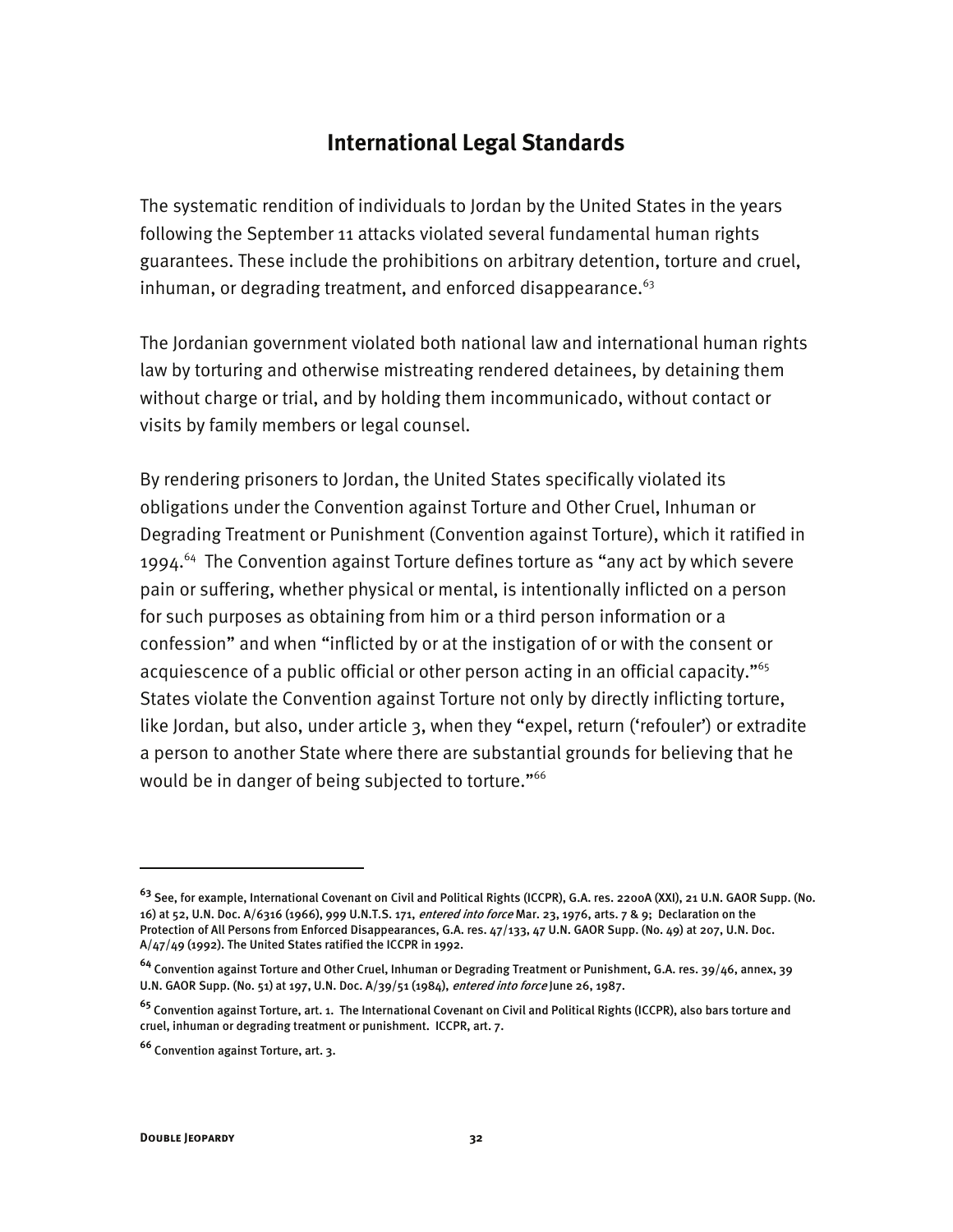Rendition to torture is thus a clear violation of the prohibition against torture. In 2006, the UN Committee against Torture, the international expert body responsible for monitoring state compliance with the Convention against Torture, expressed concern with the US contention that the non-refoulement obligation under the convention did not extend to persons detained outside of the United States. It maintained that the US government's "rendition of suspects, without any judicial procedure, to States where they face a real risk of torture" was a violation of the Convention against Torture.<sup>67</sup> The committee called upon the United States to:

apply the non-refoulement guarantee to all detainees in its custody, cease the rendition of suspects, in particular by its intelligence agencies, to States where they face a real risk of torture, in order to comply with its obligations under article 3 of the Convention. The State party should always ensure that suspects have the possibility to challenge decisions of refoulement.<sup>68</sup>

Notably, in the case of Agiza v. Sweden, the Committee against Torture held that Sweden violated the Convention against Torture when it assisted in the CIA's rendition to Egypt of Egyptian asylum seeker Ahmed Agiza in December 2001. The Committee found that "it was known, or should have been known, to [Sweden]'s authorities at the time of [Agiza]'s removal that Egypt resorted to consistent and widespread use of torture against detainees, and that the risk of such treatment was particularly high in the case of detainees held for political and security reasons."<sup>69</sup> The Committee also stated that "an inability to contest an expulsion decision before an independent authority . . . [is] relevant to a finding of a violation of [the Convention]" because it violates "the procedural obligation to provide for effective, independent and impartial review required by article  $3$  of the Convention."<sup>70</sup>

j

**<sup>67</sup>** Committee against Torture, Conclusions and Recommendations of the Committee against Torture Concerning the Second Report of the United States of America, U.N. Doc. CAT/C/USA/CO/2, 25 July 2006, para. 20 (stating that article 3 applies extraterritorially); see also Second Periodic Report of the United States of America to the Committee Against Torture (May 6, 2005), para. 27.

**<sup>68</sup>** Committee against Torture, Conclusions and Recommendations of the Committee against Torture Concerning the Second Report of the United States of America, para. 20.

**<sup>69</sup>** Committee against Torture, Agiza v. Sweden, U.N. Doc. CAT/C/34/D/233/2003, May 20, 2005, para. 13.4.

**<sup>70</sup>** Ibid., paras. 13.7-13.8.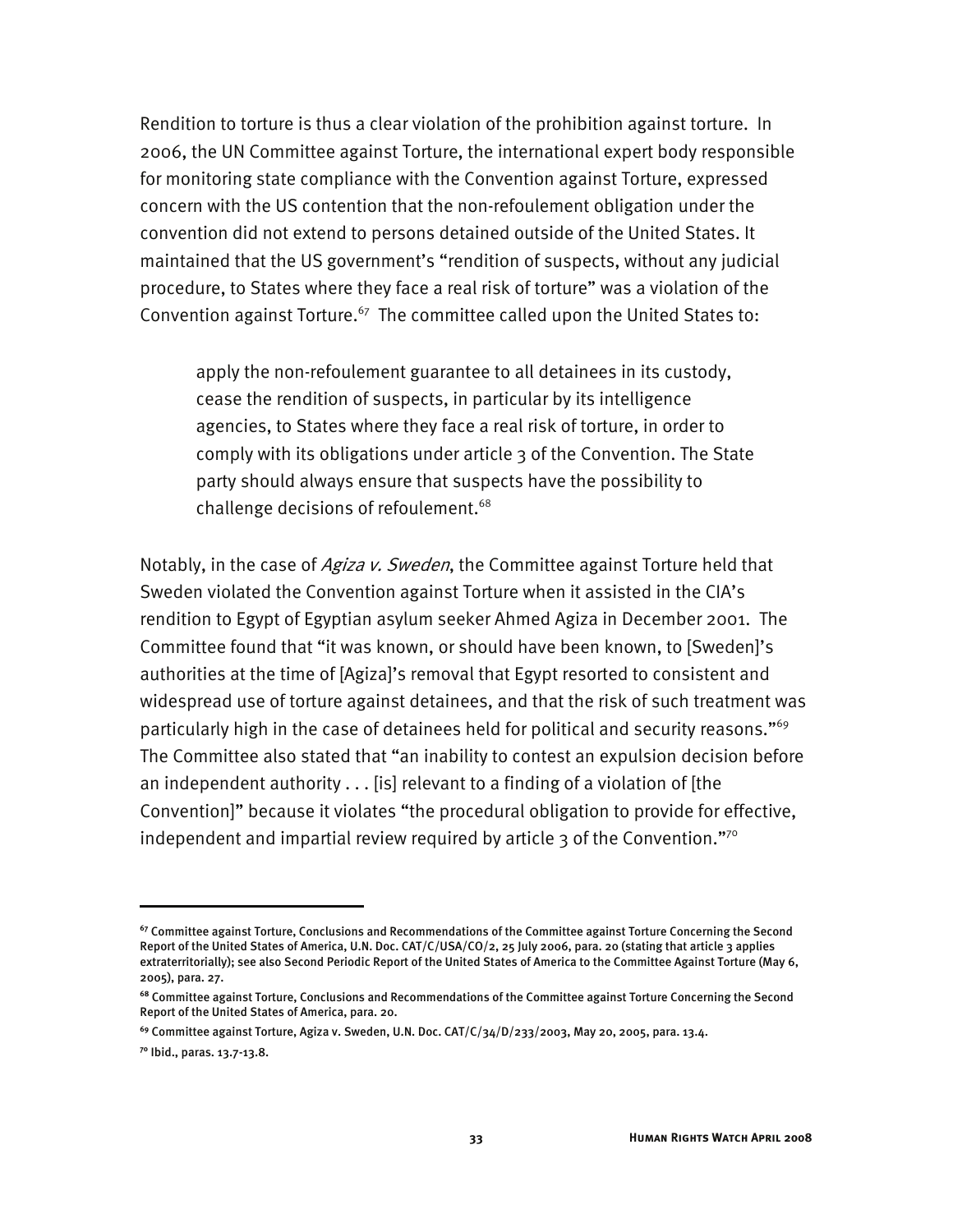Importantly, the Committee rejected Sweden's argument that it should be not be found responsible because it had obtained assurances from the Egyptian government that Agiza would not be ill-treated. As the Committee emphasized, the "procurement of diplomatic assurances, which, moreover, provided no mechanism for their enforcement, did not suffice to protect against this manifest risk."71 In its 2006 Conclusions and Recommendations to the United States, the Committee called upon the US government to "provide detailed information to the Committee on all cases since 11 September 2001 where assurances have been provided."72

Numerous other international authorities have criticized the use of diplomatic assurances in cases involving returns to a risk of torture, finding that they do not provide effective protection.73 Human Rights Watch has shown, as an empirical matter, that such assurances are often unreliable, and that persons who have been returned to their home countries on the basis of such assurances have faced torture and other abuse.<sup>74</sup> The brutal torture endured by Maher Arar-a Canadian-Syrian dual national whom the United States rendered to Syria, via Jordan—is perhaps the most notorious example of this problem.75

International human rights law provides victims of rights violations the right to an effective remedy. In cases where people have endured torture as a result of US actions, they should be able to seek legal redress in court. The International Covenant on Civil and Political Rights provides that states shall "ensure that any person whose rights or freedoms as herein recognized are violated shall have an effective remedy" for abuses by persons acting in an official capacity, that anyone

-

**<sup>71</sup>** Ibid., para 13.4.

**<sup>72</sup>** Committee against Torture, Conclusions and Recommendations of the Committee against Torture Concerning the Second Report of the United States of America, para. 21.

**<sup>73</sup>** See, for example, "Report of the special rapporteur on the question of torture," U.N. Commission on Human Rights, 62nd Session, UN Doc. E/CN.4/2006/6, p. 2 (stating that "Diplomatic assurance ... are not legally binding [and] are ineffective and unreliable in ensuring the protection of returned persons").

**<sup>74</sup>** See Human Rights Watch, "'Empty Promises:' Diplomatic Assurances No Safeguard against Torture," Vol. 16, No. 4 (D), April 2004; Human Rights Watch, "Still at Risk: Diplomatic Assurances No Safeguard Against Torture," Vol. 17, No. 3(D), April 2005.

**<sup>75</sup>** Arar was arrested by US officials at John F. Kennedy Airport in New York on September 26, 2002, held for nearly two weeks in immigration detention, and subsequently rendered to Jordan, from which he was driven to Syria. At the Far Falestin detention center in Syria, he was held in detention without charge for more than a year, tortured, and exposed to abusive conditions of confinement. See "Report of the Commission of Inquiry into the Actions of Canadian Officials in Relation to Maher Arar," September 18, 2006.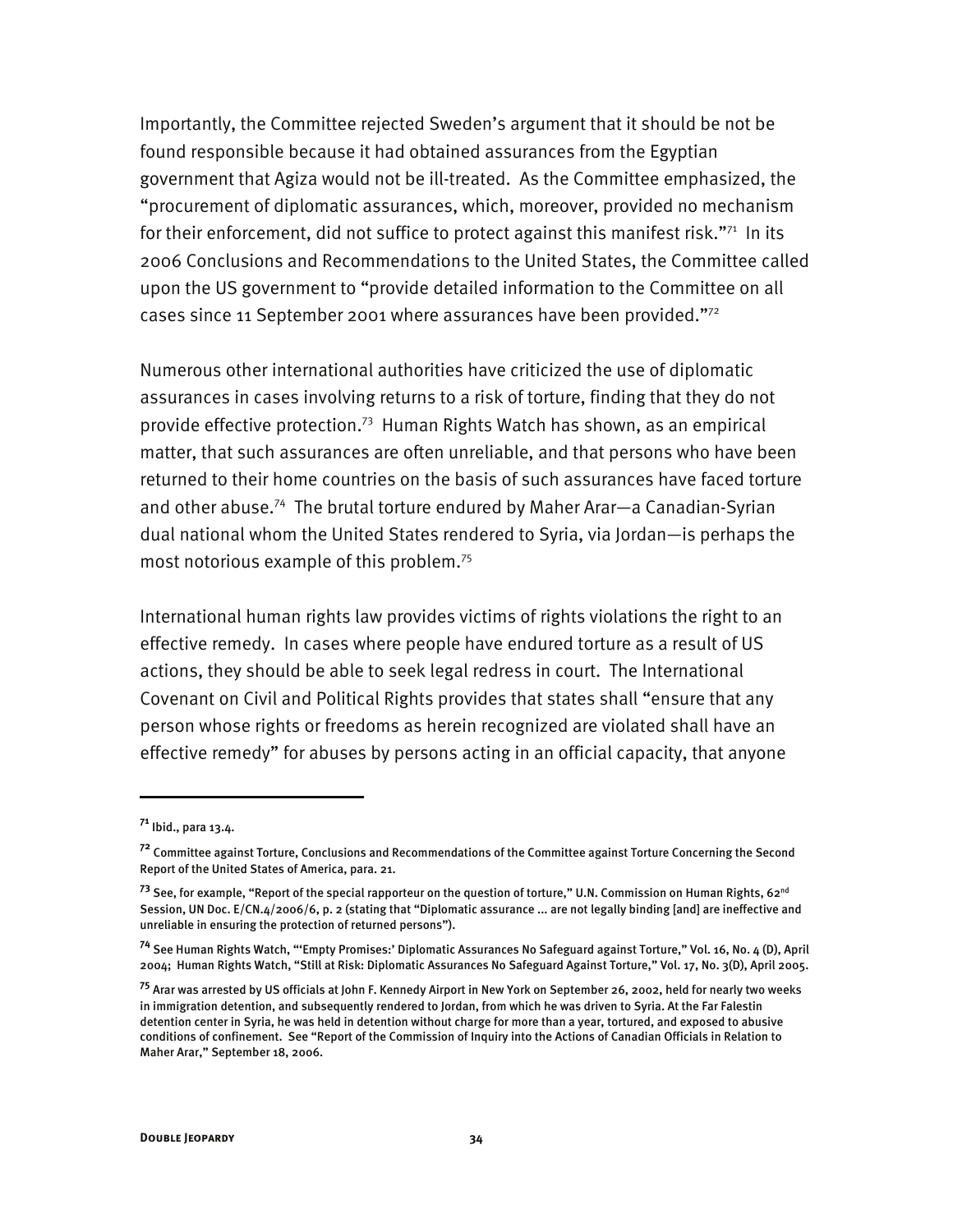claiming such a remedy shall have this right determined by competent governmental authorities, and that states shall ensure that remedies are enforced.<sup>76</sup>

Under the Convention against Torture, in addition, torture victims have a right of access to the courts in order to obtain fair and adequate compensation.<sup>77</sup> To date, however, the US courts have proven hostile to victims of rendition, dismissing a lawsuit brought by a group of rendition victims that include Ahmed Agiza, Abou Elkassim Britel and Binyam Mohamed, as well as an earlier suit brought by rendition victim Maher Arar.78 While the Canadian government acknowledged wrongdoing and compensated Arar for his suffering, the US government has done neither. Indeed, despite heavy international criticism, the US government has never acknowledged that the CIA's rendition program has resulted in abuses or has violated the law.79

-

**<sup>76</sup>**ICCPR, art. 2(3). The UN Human Rights Committee in its General Comment 31, Nature of the General Legal Obligation on States Parties to the Covenant, U.N. Doc. CCPR/C/21/Rev.1/Add.13 (2004), at paragraph 10, states with respect to states' jurisdiction for human rights violations:

States Parties are required by article 2, paragraph 1, to respect and to ensure the Covenant rights to all persons who may be within their territory and to all persons subject to their jurisdiction. This means that a State Party must respect and ensure the rights laid down in the Covenant to anyone within the power or effective control of that State Party, even if not situated within the territory of the State Party.

See also Basic Principles and Guidelines on the Right to a Remedy and Reparation for Victims of Gross Violations of International Human Rights Law and Serious Violations of International Humanitarian Law, adopted December 16, 2005, G.A. res. 60/147, U.N. Doc. A/RES/60/147 (2005), principle 11.

**<sup>77</sup>** Convention against Torture, art. 14(1) (Each State Party shall ensure in its legal system that the victim of an act of torture obtains redress and has an enforceable right to fair and adequate compensation, including the means for as full rehabilitation as possible.)

**<sup>78</sup>** The Center for Constitutional Rights filed suit on behalf of Maher Arar in the US District Court for the Eastern District of New York in January 2004, naming Attorney General John Ashcroft, FBI Director Robert Mueller, Homeland Security Director Tom Ridge, and others, as defendants. The court granted the government's motion to dismiss Arar's suit in 2006, finding that the case implicated sensitive national security and foreign policy considerations. Arar appealed, and in November 2007, Arar's lawyers argued before the US Court of Appeals for the Second Circuit that the district court's ruling should be reversed. A decision is currently pending.

The American Civil Liberties Union (ACLU) filed suit on behalf of Ahmed Agiza, Abou Elkassim Britel and Binyam Mohamed (later adding Bisher al-Rawi and Mohamed Farag Ahmad Bashmilah as plaintiffs ) in a case against Boeing subsidiary Jeppesen Dataplan, Inc., the company that allegedly provided flight services for the CIA's rendition program. The complaint was dismissed in February 2008 based on the U.S. government's claim that the case would reveal state secrets and endanger relations with countries that had cooperated in the renditions. The ACLU has announced plans to appeal.

**<sup>79</sup>** The closest any senior US government official has come to publicly expressing regret in a rendition case came at an October 2007 hearing before the House Foreign Affairs Committee, when Secretary of State Condoleezza Rice admitted that the US government "mishandled" the case of Maher Arar. Rice reportedly "sounded contrite" but did not apologize. Deborah Charles, "U.S. mishandled case of Canada's Arar, admits Rice," Reuters, October 24, 2007.